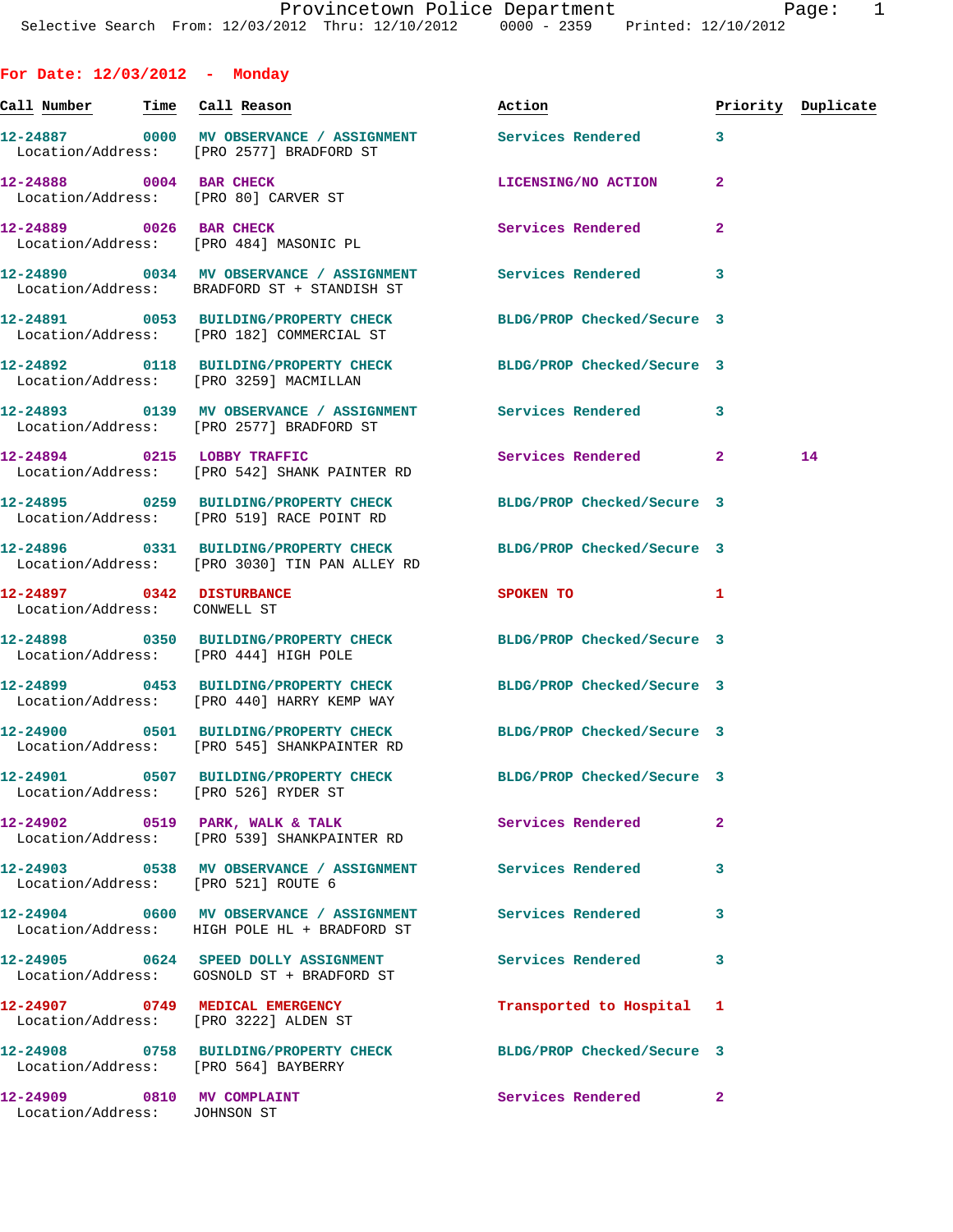|                                                        | Provincetown Police Department Page: 2                                                                         |                       |              |
|--------------------------------------------------------|----------------------------------------------------------------------------------------------------------------|-----------------------|--------------|
|                                                        | Selective Search From: 12/03/2012 Thru: 12/10/2012  0000 - 2359  Printed: 12/10/2012                           |                       |              |
|                                                        | 12-24910 0825 MV OBSERVANCE / ASSIGNMENT No Action Required 3<br>Location/Address: SHANK PAINTER RD            |                       |              |
|                                                        | 12-24912 1013 FOUND BLK DUFFEL BAG Services Rendered 3<br>Location/Address: [PRO 2577] BRADFORD ST             |                       |              |
|                                                        | 12-24913 1039 DOG BITE<br>Location/Address: [PRO 1094] RACE POINT RD                                           | Services Rendered 2   |              |
| Location/Address: WINSTON AVE                          | 12-24914 1141 MEDICAL EMERGENCY Services Rendered 1                                                            |                       |              |
|                                                        | 12-24915 1157 MV ACCIDENT<br>Location/Address: PRINCE ST + BRADFORD ST                                         | Services Rendered 1   |              |
| 12-24916 1248 MV STOP                                  | Location/Address: CONWELL ST + OFF CONWELL ST                                                                  | VERBAL WARNING 3      |              |
|                                                        | 12-24917 1312 MV ACCIDENT<br>Location/Address: [PRO 348] COMMERCIAL ST                                         | Services Rendered 1   |              |
|                                                        | 12-24918 1352 FOLLOW UP<br>Location/Address: [PRO 3222] ALDEN ST                                               | Services Rendered     | $\mathbf{2}$ |
| Location/Address: [PRO 2521] ROUTE 6                   | 12-24920 1500 MV OBSERVANCE / ASSIGNMENT Services Rendered 3                                                   |                       |              |
| Location/Address: ROUTE 6 + SNAIL RD                   | 12-24921 1515 MV STOP                                                                                          | Services Rendered 3   |              |
|                                                        | 12-24922 1516 LOOSE HORSE<br>Location/Address: [PRO 64] BRADFORD ST EXT                                        | Services Rendered 2   |              |
|                                                        | 12-24923 1541 BUILDING/PROPERTY CHECK Services Rendered<br>Location/Address: [PRO 564] BAYBERRY                |                       | 3            |
|                                                        | 12-24925 1603 BOAT/HARBORMASTER Services Rendered 2<br>Location/Address: [PRO 2543] MACMILLAN WHARF            |                       |              |
| Location/Address: [PRO 564] BAYBERRY                   | 12-24926 1624 BUILDING/PROPERTY CHECK BLDG/PROP Checked/Secure 3                                               |                       |              |
|                                                        | 12-24927 1631 SPEED DOLLY ASSIGNMENT<br>Location/Address: [PRO 542] SHANK PAINTER RD                           | Services Rendered     | $\mathbf{3}$ |
| Location/Address: [PRO 2521] ROUTE 6                   | 12-24928 1648 MV OBSERVANCE / ASSIGNMENT Services Rendered 3                                                   |                       |              |
| 12-24930 1724 MV STOP                                  | Location/Address: [PRO 3296] SHANK PAINTER RD                                                                  | <b>VERBAL WARNING</b> | 3            |
| 12-24931 1737 MV STOP<br>Location/Address: PROVINCE RD |                                                                                                                | <b>VERBAL WARNING</b> | 3            |
|                                                        | 12-24932 1744 BUILDING/PROPERTY CHECK BLDG/PROP Checked/Secure 3<br>Location/Address: [PRO 306] COMMERCIAL ST  |                       |              |
|                                                        | 12-24933 1914 MEDICAL EMERGENCY<br>Location/Address: [PRO 3670] SHANK PAINTER RD                               | PATIENT REFUSAL 1     |              |
|                                                        | 12-24934 1919 BUILDING/PROPERTY CHECK BLDG/PROP Checked/Secure 3<br>Location/Address: [PRO 2483] COMMERCIAL ST |                       |              |
|                                                        | 12-24935 1948 PARKING COMPLAINT / GENERAL Services Rendered 3<br>Location/Address: [PRO 2136] COMMERCIAL ST    |                       |              |
|                                                        | 12-24936 1957 BUILDING/PROPERTY CHECK BLDG/PROP Checked/Secure 3<br>Location/Address: [PRO 3259] MACMILLAN     |                       |              |
|                                                        | 12-24937 2015 BUILDING/PROPERTY CHECK BLDG/PROP Checked/Secure 3<br>Location/Address: [PRO 444] HIGH POLE HILL |                       |              |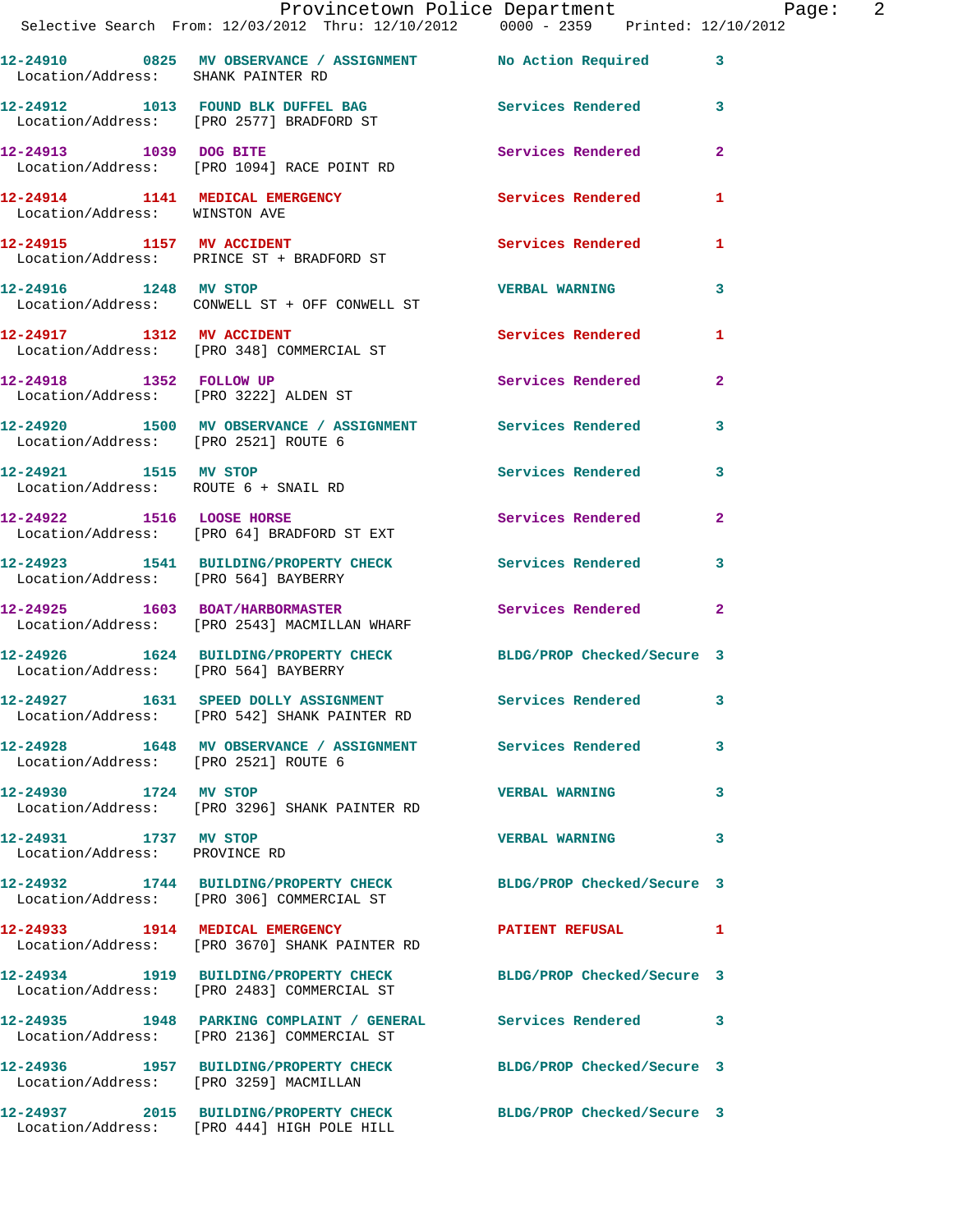**12-24938 2028 MV OBSERVANCE / ASSIGNMENT Services Rendered 3** 

|                                                                          | Location/Address: BRADFORD ST + SHANK PAINTER RD                                                                 |                            |              |    |
|--------------------------------------------------------------------------|------------------------------------------------------------------------------------------------------------------|----------------------------|--------------|----|
|                                                                          | 12-24939 2045 PARKING COMPLAINT / GENERAL Services Rendered 3<br>Location/Address: [PRO 667] COMMERCIAL ST       |                            |              |    |
| Location/Address: [PRO 521] ROUTE 6                                      | 12-24940 2046 BUILDING/PROPERTY CHECK BLDG/PROP Checked/Secure 3                                                 |                            |              |    |
| Location/Address: [PRO 16] BRADFORD ST                                   | 12-24941 2149 BUILDING/PROPERTY CHECK BLDG/PROP Checked/Secure 3                                                 |                            |              |    |
|                                                                          | 12-24942 2312 MV STOP<br>Location/Address: [PRO 530] SHANK PAINTER RD                                            | BLDG/PROP Checked/Secure 3 |              |    |
|                                                                          | 12-24943 2318 BUILDING/PROPERTY CHECK BLDG/PROP Checked/Secure 3<br>Location/Address: [PRO 545] SHANK PAINTER RD |                            |              |    |
|                                                                          | 12-24944 2337 BUILDING/PROPERTY CHECK BLDG/PROP Checked/Secure 3<br>Location/Address: [PRO 519] RACE POINT RD    |                            |              |    |
| 12-24945 2357 MV STOP                                                    | Location/Address: [PRO 3231] BRADFORD ST                                                                         | VERBAL WARNING 3           |              |    |
| For Date: $12/04/2012$ - Tuesday                                         |                                                                                                                  |                            |              |    |
|                                                                          | $12-24947$ 0022 ALARM - GENERAL<br>Location/Address: [PRO 539] SHANK PAINTER RD                                  | Services Rendered 1        |              |    |
|                                                                          | 12-24948 0039 BUILDING/PROPERTY CHECK BLDG/PROP Checked/Secure 3<br>Location/Address: [PRO 564] BAYBERRY AVE     |                            |              |    |
| 12-24949 0042 BAR CHECK                                                  | Location/Address: [PRO 3443] COMMERCIAL ST                                                                       | LICENSING/NO ACTION        | 2            |    |
| 12-24950 0044 BAR CHECK                                                  | Location/Address: [PRO 272] COMMERCIAL ST                                                                        | LICENSING/NO ACTION        | $\mathbf{2}$ |    |
| Location/Address: [PRO 2] ALDEN ST                                       | 12-24951 0049 BUILDING/PROPERTY CHECK                                                                            | BLDG/PROP Checked/Secure 3 |              |    |
|                                                                          | 12-24953 0104 MV OBSERVANCE / ASSIGNMENT Services Rendered 3<br>Location/Address: BRADFORD ST + RYDER ST         |                            |              |    |
|                                                                          | 12-24954 0105 BUILDING/PROPERTY CHECK BLDG/PROP Checked/Secure 3<br>Location/Address: [PRO 106] COMMERCIAL ST    |                            |              |    |
| 12-24956 0124 MV STOP                                                    | Location/Address: HARRY KEMP WAY + CONWELL ST                                                                    | <b>VERBAL WARNING</b>      | 3            |    |
|                                                                          | 12-24957 0152 MV OBSERVANCE / ASSIGNMENT Services Rendered<br>Location/Address: BRADFORD ST + HOWLAND ST         |                            | 3            |    |
| Location/Address: [PRO 43] BRADFORD ST                                   | 12-24958 0210 MV OBSERVANCE / ASSIGNMENT Services Rendered                                                       |                            | 3            |    |
| Location/Address: [PRO 444] HIGH POLE                                    | 12-24959 0256 BUILDING/PROPERTY CHECK                                                                            | BLDG/PROP Checked/Secure 3 |              |    |
| 12-24960 0345 MEDICAL EMERGENCY<br>Location/Address: [PRO 3222] ALDEN ST |                                                                                                                  | Transported to Hospital 1  |              |    |
| 12-24961 0409 LOBBY TRAFFIC                                              | Location/Address: [PRO 542] SHANK PAINTER RD                                                                     | Services Rendered 2        |              | 25 |
|                                                                          | 12-24962 0454 BUILDING/PROPERTY CHECK<br>Location/Address: [PRO 2287] SHANK PAINTER RD                           | BLDG/PROP Checked/Secure 3 |              |    |
|                                                                          | 12-24963 0456 BUILDING/PROPERTY CHECK BLDG/PROP Checked/Secure 3                                                 |                            |              |    |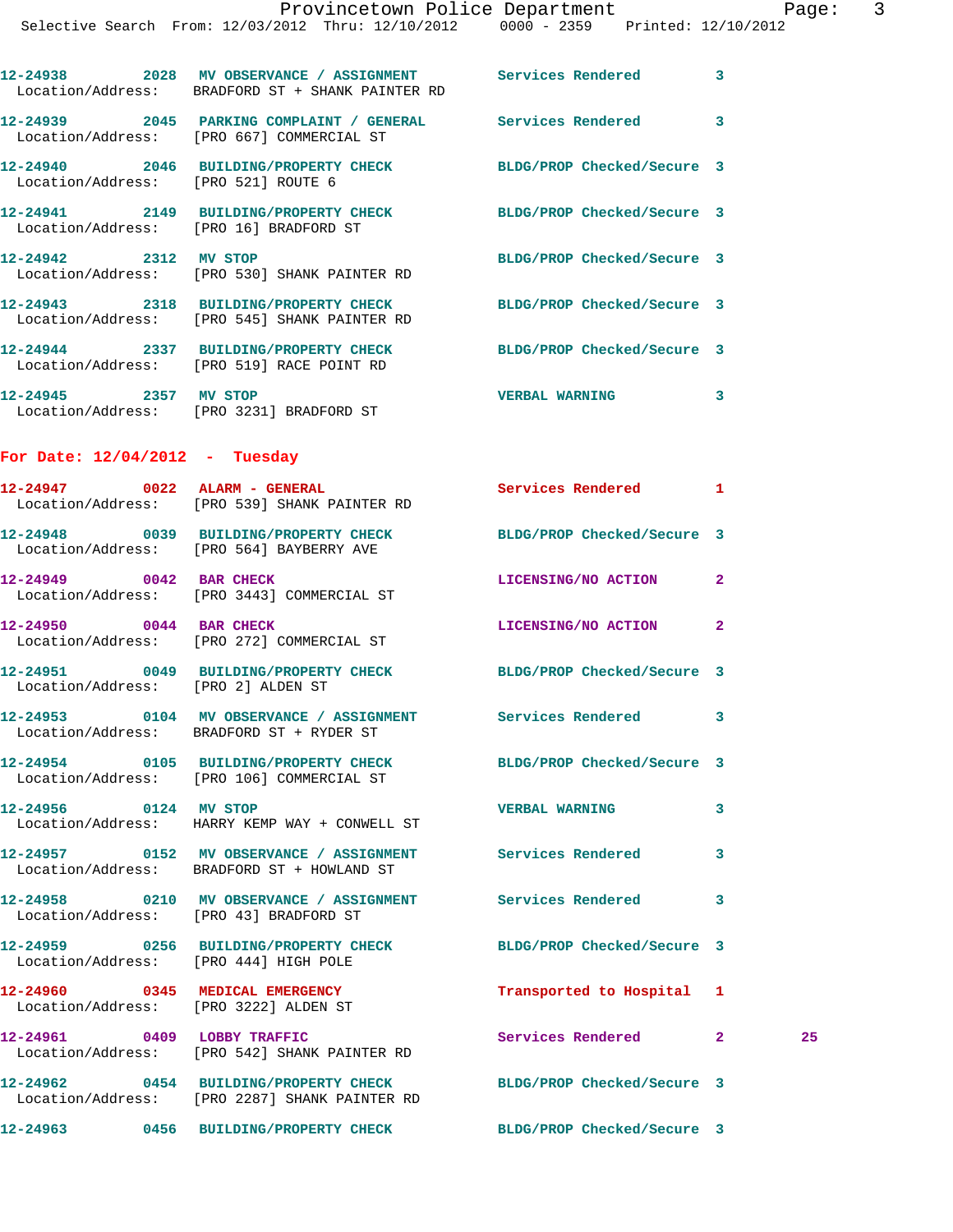|                                                                                                                  |  |  | Provincetown Police Department Page: 4                                                                                                                                                                                        |                |  |
|------------------------------------------------------------------------------------------------------------------|--|--|-------------------------------------------------------------------------------------------------------------------------------------------------------------------------------------------------------------------------------|----------------|--|
| Selective Search From: 12/03/2012 Thru: 12/10/2012  0000 - 2359  Printed: 12/10/2012                             |  |  |                                                                                                                                                                                                                               |                |  |
| Location/Address: [PRO 391] COMMERCIAL ST                                                                        |  |  |                                                                                                                                                                                                                               |                |  |
| 12-24964 0504 BUILDING/PROPERTY CHECK BLDG/PROP Checked/Secure 3<br>Location/Address: [PRO 488] MAYFLOWER ST     |  |  |                                                                                                                                                                                                                               |                |  |
| 12-24965 0505 MV OBSERVANCE / ASSIGNMENT Services Rendered 3<br>Location/Address: HOWLAND ST + HARRY KEMP WAY    |  |  |                                                                                                                                                                                                                               |                |  |
| 12-24966 0534 BUILDING/PROPERTY CHECK BLDG/PROP Checked/Secure 3<br>Location/Address: [PRO 512] PRINCE ST        |  |  |                                                                                                                                                                                                                               |                |  |
| 12-24967 0547 MV OBSERVANCE / ASSIGNMENT Services Rendered 3<br>Location/Address: ROUTE 6 + SNAIL RD             |  |  |                                                                                                                                                                                                                               |                |  |
| 12-24968 0556 MV STOP<br>Location/Address: CONWELL ST + HARRY KEMP WAY                                           |  |  | <b>VERBAL WARNING</b>                                                                                                                                                                                                         | 3              |  |
| 12-24969 0557 MV OBSERVANCE / ASSIGNMENT Services Rendered 3<br>Location/Address: [PRO 521] ROUTE 6              |  |  |                                                                                                                                                                                                                               |                |  |
| 12-24970 0609 MV STOP<br>Location/Address: [PRO 2479] ROUTE 6                                                    |  |  | <b>VERBAL WARNING</b>                                                                                                                                                                                                         | 3              |  |
| 12-24971 0741 MV OBSERVANCE / ASSIGNMENT Services Rendered 3<br>Location/Address: [PRO 2518] ROUTE 6             |  |  |                                                                                                                                                                                                                               |                |  |
| 12-24972 0754 BUILDING/PROPERTY CHECK BLDG/PROP Checked/Secure 3<br>Location/Address: [PRO 3287] ROUTE 6         |  |  |                                                                                                                                                                                                                               |                |  |
| 12-24973 0810 PARK, WALK & TALK 3 Services Rendered 2<br>Location/Address: [PRO 526] RYDER ST EXT                |  |  |                                                                                                                                                                                                                               |                |  |
| 12-24974 0812 GENERAL INFO                                                                                       |  |  | <b>Services Rendered</b>                                                                                                                                                                                                      | 3              |  |
| 12-24975 0841 H/M ON/OFF DUTY<br>Location/Address: [PRO 3259] MACMILLAN WHARF                                    |  |  | Services Rendered 2                                                                                                                                                                                                           |                |  |
| 12-24976 0907 BUILDING/PROPERTY CHECK BLDG/PROP Checked/Secure 3<br>Location/Address: [PRO 3317] CEMETERY RD     |  |  |                                                                                                                                                                                                                               |                |  |
| 12-24977 0907 BUILDING/PROPERTY CHECK BLDG/PROP Checked/Secure 3<br>Location/Address: [PRO 3318] CEMETERY RD     |  |  |                                                                                                                                                                                                                               |                |  |
| 12-24978 0911 HARASSMENT<br>Location/Address: [PRO 542] SHANK PAINTER RD                                         |  |  | SPOKEN TO THE STATE OF THE STATE OF THE STATE OF THE STATE OF THE STATE OF THE STATE OF THE STATE OF THE STATE OF THE STATE OF THE STATE OF THE STATE OF THE STATE OF THE STATE OF THE STATE OF THE STATE OF THE STATE OF THE | 2              |  |
| 12-24979 0919 MV RELOCATION/DETAIL Services Rendered<br>Location/Address: [PRO 542] SHANK PAINTER RD             |  |  |                                                                                                                                                                                                                               | $\mathbf{2}$   |  |
| 12-24980 0930 FOLLOW UP<br>Location/Address: SHANKPAINTER RD                                                     |  |  | SPOKEN TO AND THE SPOKEN TO                                                                                                                                                                                                   | $\overline{2}$ |  |
| 12-24981 0936 PARKING COMPLAINT / GENERAL Citation/Warning Issued 3<br>Location/Address: [PRO 3456] RYDER ST EXT |  |  |                                                                                                                                                                                                                               |                |  |
| 12-24982 0952 SERVICE CALL<br>Location/Address: BAKER AVE                                                        |  |  | Services Rendered 3                                                                                                                                                                                                           |                |  |
| 12-24983 1016 BUILDING/PROPERTY CHECK BLDG/PROP Checked/Secure 3<br>Location/Address: [PRO 564] BAYBERRY         |  |  |                                                                                                                                                                                                                               |                |  |
| 12-24984 1031 COMPLAINT<br>Location/Address: [PRO 3296] SHANK PAINTER RD                                         |  |  | SPOKEN TO                                                                                                                                                                                                                     | 3              |  |
| 12-24985 1052 PARK, WALK & TALK<br>Location/Address: [PRO 105] COMMERCIAL ST                                     |  |  | Services Rendered 2                                                                                                                                                                                                           |                |  |
| 12-24986 1210 ASSIST CITIZEN<br>Location/Address: [PRO 542] SHANK PAINTER RD                                     |  |  | <b>SPOKEN TO</b>                                                                                                                                                                                                              | 3              |  |
| 12-24987 1219 LANDLORD/TENANT                                                                                    |  |  | SPOKEN TO                                                                                                                                                                                                                     | $\mathbf{2}$   |  |
|                                                                                                                  |  |  |                                                                                                                                                                                                                               |                |  |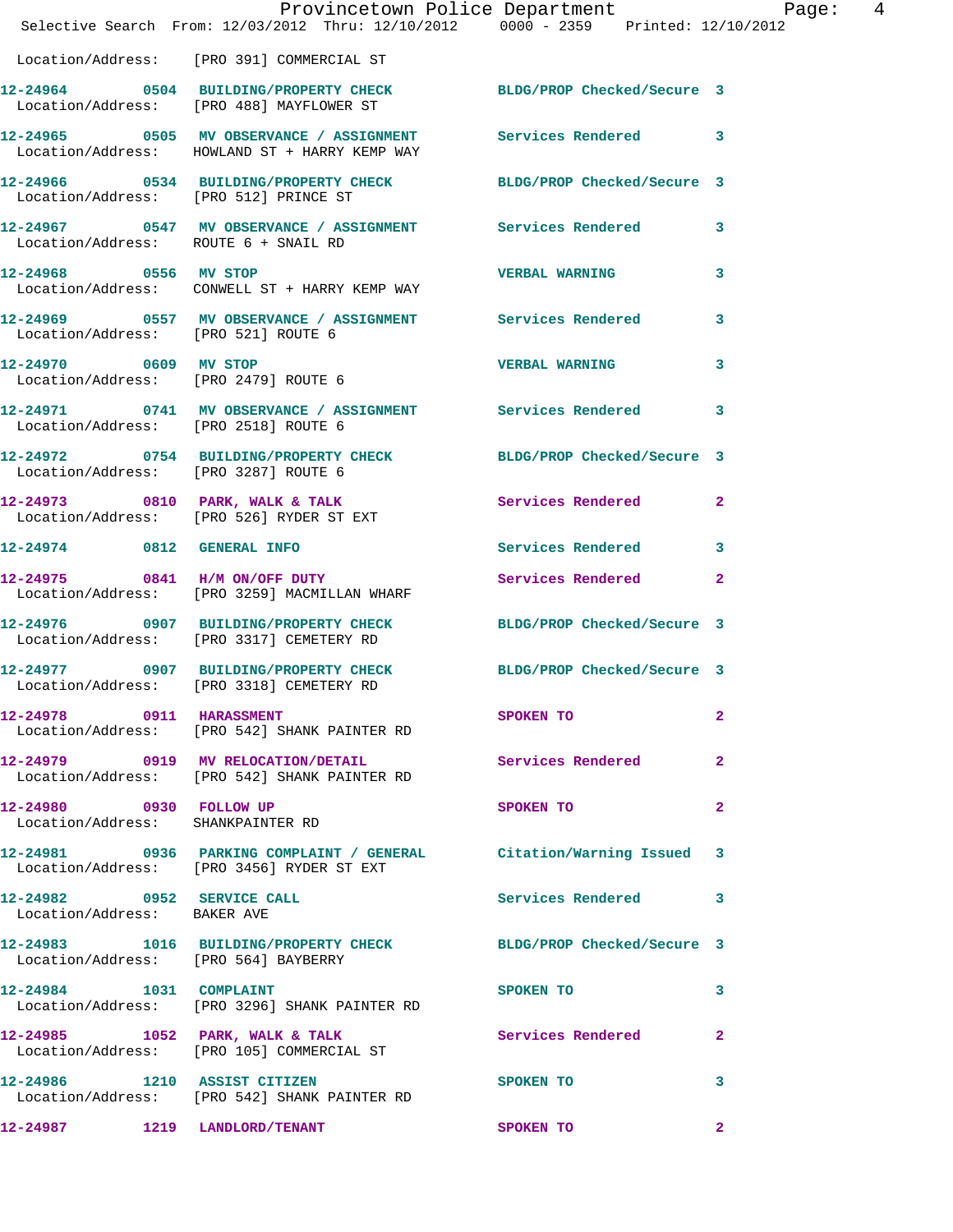|                                                       | Provincetown Police Department Page: 5<br>Selective Search From: 12/03/2012 Thru: 12/10/2012 0000 - 2359 Printed: 12/10/2012 |                            |                      |  |
|-------------------------------------------------------|------------------------------------------------------------------------------------------------------------------------------|----------------------------|----------------------|--|
|                                                       | Location/Address: [PRO 1257] COMMERCIAL ST                                                                                   |                            |                      |  |
|                                                       | 12-24988 1345 ASSIST AGENCY / MUTUAL AID Services Rendered 3<br>Location/Address: [PRO 2499] RACE POINT RD                   |                            |                      |  |
|                                                       | 12-24989 1356 MEDICAL EMERGENCY Services Rendered 1<br>Location/Address: [PRO 175] COMMERCIAL ST                             |                            |                      |  |
| Location/Address: BANGS ST                            | 12-24990 1430 MV COMPLAINT                                                                                                   | SPOKEN TO                  | $\overline{2}$       |  |
|                                                       | 12-24991 1504 MEDICAL EMERGENCY Transported to Hospital 1<br>Location/Address: [PRO 440] HARRY KEMP WAY                      |                            |                      |  |
|                                                       | 12-24992 1513 BUILDING/PROPERTY CHECK Services Rendered 3<br>Location/Address: [PRO 521] ROUTE 6                             |                            |                      |  |
|                                                       | 12-24993 1514 PARK, WALK & TALK Services Rendered 2<br>Location: CENTER ROAM                                                 |                            |                      |  |
| Location/Address: [PRO 1645] HARRY KEMP               | 12-24994 1533 MV OBSERVANCE / ASSIGNMENT Services Rendered                                                                   |                            | 3                    |  |
| 12-24995 1545 MV STOP<br>Location/Address: HOWLAND ST |                                                                                                                              | Citation/Warning Issued 3  |                      |  |
| 12-24996 1604 MV STOP<br>Location/Address: ALDEN ST   |                                                                                                                              | <b>VERBAL WARNING</b>      | 3                    |  |
|                                                       | 12-24998 1716 MEDICAL EMERGENCY<br>Location/Address: [PRO 2144] CONWELL ST                                                   | PATIENT REFUSAL 1          |                      |  |
|                                                       | 12-24999 1733 MEETING<br>Location/Address: [PRO 569] WINSLOW ST                                                              | <b>Services Rendered</b>   | 3                    |  |
|                                                       | 12-25000 1816 BUILDING/PROPERTY CHECK Services Rendered 3<br>Location/Address: [PRO 2483] COMMERCIAL ST                      |                            |                      |  |
| Location/Address: [PRO 2521] ROUTE 6                  | 12-25001 1830 MV OBSERVANCE / ASSIGNMENT Services Rendered                                                                   |                            | 3                    |  |
| 12-25002 1902 MV STOP                                 | Location/Address: [PRO 539] SHANK PAINTER RD                                                                                 | <b>VERBAL WARNING</b> 3    |                      |  |
|                                                       | 12-25003 1914 BUILDING/PROPERTY CHECK BLDG/PROP Checked/Secure 3<br>Location/Address: [PRO 2206] COMMERCIAL ST               |                            |                      |  |
|                                                       | 12-25004 1949 BUILDING/PROPERTY CHECK<br>Location/Address: [PRO 391] COMMERCIAL ST                                           | Services Rendered 3        |                      |  |
| Location/Address: [PRO 444] HIGH POLE                 | 12-25005 2058 BUILDING/PROPERTY CHECK BLDG/PROP Checked/Secure 3                                                             |                            |                      |  |
|                                                       | 12-25006 2140 BUILDING/PROPERTY CHECK<br>Location/Address: [PRO 1638] COMMERCIAL ST                                          | BLDG/PROP Checked/Secure 3 |                      |  |
| Location/Address: [PRO 2543] MACMILLAN                | 12-25007 2343 BUILDING/PROPERTY CHECK BLDG/PROP Checked/Secure 3                                                             |                            |                      |  |
| For Date: $12/05/2012$ - Wednesday                    |                                                                                                                              |                            |                      |  |
| 12-25008 0031 MV STOP                                 | Location/Address: BRADFORD ST EXT + OPPEN LN                                                                                 | <b>VERBAL WARNING</b>      | 3                    |  |
|                                                       | 12-25009 0040 MV OBSERVANCE / ASSIGNMENT Services Rendered 3<br>Location/Address: BRADFORD ST + RYDER ST                     |                            |                      |  |
|                                                       | 12-25010 0048 LOBBY TRAFFIC<br>Location/Address: [PRO 542] SHANK PAINTER RD                                                  | <b>Services Rendered</b>   | 21<br>$\mathbf{2}^-$ |  |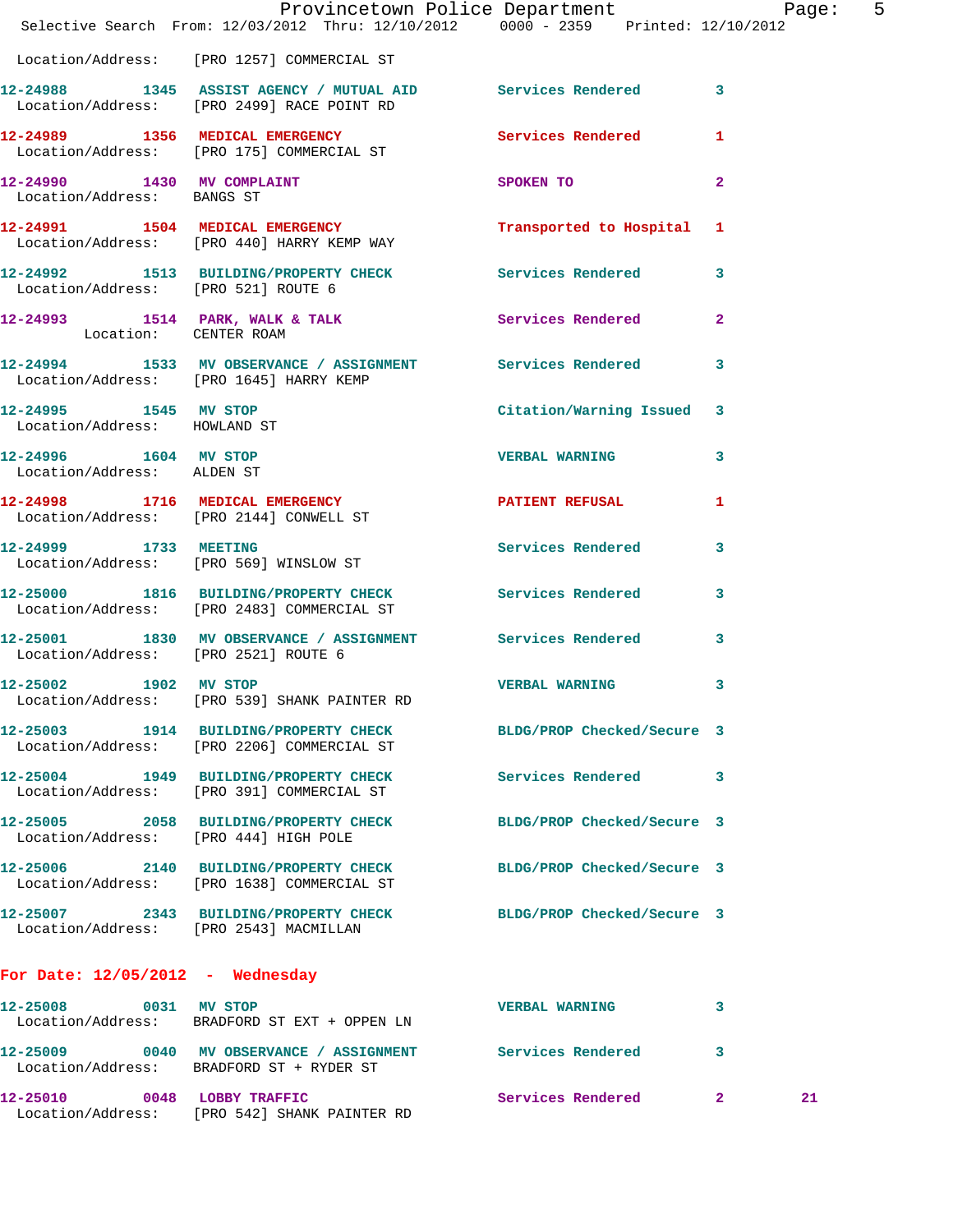|                                    | Provincetown Police Department<br>Selective Search From: 12/03/2012 Thru: 12/10/2012 0000 - 2359 Printed: 12/10/2012 |                  | 6 |
|------------------------------------|----------------------------------------------------------------------------------------------------------------------|------------------|---|
|                                    | 12-25011 0100 BUILDING/PROPERTY CHECK BLDG/PROP Checked/Secure 3<br>Location/Address: [PRO 2539] RYDER ST            |                  |   |
| 12-25012 0103 MV STOP              | Location/Address: [PRO 3231] BRADFORD ST                                                                             | VERBAL WARNING 3 |   |
|                                    | 12-25013 0121 MV OBSERVANCE / ASSIGNMENT Services Rendered 3<br>Location/Address: [PRO 43] BRADFORD ST               |                  |   |
|                                    | 12-25014 0151 BUILDING/PROPERTY CHECK BLDG/PROP Checked/Secure 3<br>Location/Address: [PRO 444] HIGH POLE            |                  |   |
|                                    | 12-25015 0258 BUILDING/PROPERTY CHECK BLDG/PROP Checked/Secure 3<br>Location/Address: [PRO 3287] ROUTE 6             |                  |   |
|                                    | 12-25016 0420 BUILDING/PROPERTY CHECK BLDG/PROP Checked/Secure 3<br>Location/Address: [PRO 3296] SHANKPAINTER RD     |                  |   |
|                                    | 12-25017 0508 BUILDING/PROPERTY CHECK BLDG/PROP Checked/Secure 3<br>Location/Address: [PRO 545] SHANKPAINTER RD      |                  |   |
|                                    | 12-25018 0555 MV OBSERVANCE / ASSIGNMENT Services Rendered 3<br>Location/Address: ROUTE 6 + SNAIL RD                 |                  |   |
| Location/Address: SHANK PAINTER RD | 12-25019 0716 ENG 190/OUT OF SERVICE Services Rendered 1                                                             |                  |   |
|                                    | 12-25020 0813 BUILDING/PROPERTY CHECK BLDG/PROP Checked/Secure 3<br>Location/Address: [PRO 3287] ROUTE 6             |                  |   |
|                                    | 12-25021 0820 H/M ON/OFF DUTY Services Rendered 2<br>Location/Address: [PRO 3259] MACMILLAN WHARF                    |                  |   |
|                                    | 12-25022 0821 MV OBSERVANCE / ASSIGNMENT Services Rendered 3<br>Location/Address: [PRO 391] COMMERCIAL ST            |                  |   |
|                                    | 12-25023 0821 GENERAL INFO Services Rendered 3                                                                       |                  |   |
|                                    | 12-25024 0827 BUILDING/PROPERTY CHECK BLDG/PROP Checked/Secure 3<br>Location/Address: [PRO 571] ALDEN ST             |                  |   |
|                                    | 12-25025 0909 PARK, WALK & TALK Services Rendered 2<br>Location/Address: [PRO 516] RACE POINT RD                     |                  |   |
|                                    |                                                                                                                      |                  |   |

**12-25026 0925 BUILDING/PROPERTY CHECK BLDG/PROP Checked/Secure 3**  Location/Address: [PRO 3317] CEMETERY RD

**12-25027 0951 MV OBSERVANCE / ASSIGNMENT Services Rendered 3**  Location/Address: [PRO 2521] ROUTE 6

**12-25029 1005 MV STOP Citation/Warning Issued 3**  Location/Address: [PRO 2513] ROUTE 6

**12-25030 1015 BUILDING/PROPERTY CHECK BLDG/PROP Checked/Secure 3**  Location/Address: [PRO 3318] CEMETERY RD

**12-25031 1021 ASSIST CITIZEN Services Rendered 3** 

**12-25033 1043 FOLLOW UP Services Rendered 2** 

**12-25034 1122 STRUCTURE FIRE Extinguished 1** 

Location/Address: [PRO 1616] BANGS ST

**12-25035 1313 BURGLAR ALARM False Alarm 1**  Location/Address: [PRO 2215] OPPEN LN

Location/Address: [PRO 1410] BAKER AVE

**12-25032 1030 BUILDING/PROPERTY CHECK BLDG/PROP Checked/Secure 3**  Location/Address: [PRO 2206] COMMERCIAL ST

Location/Address: [PRO 3222] ALDEN ST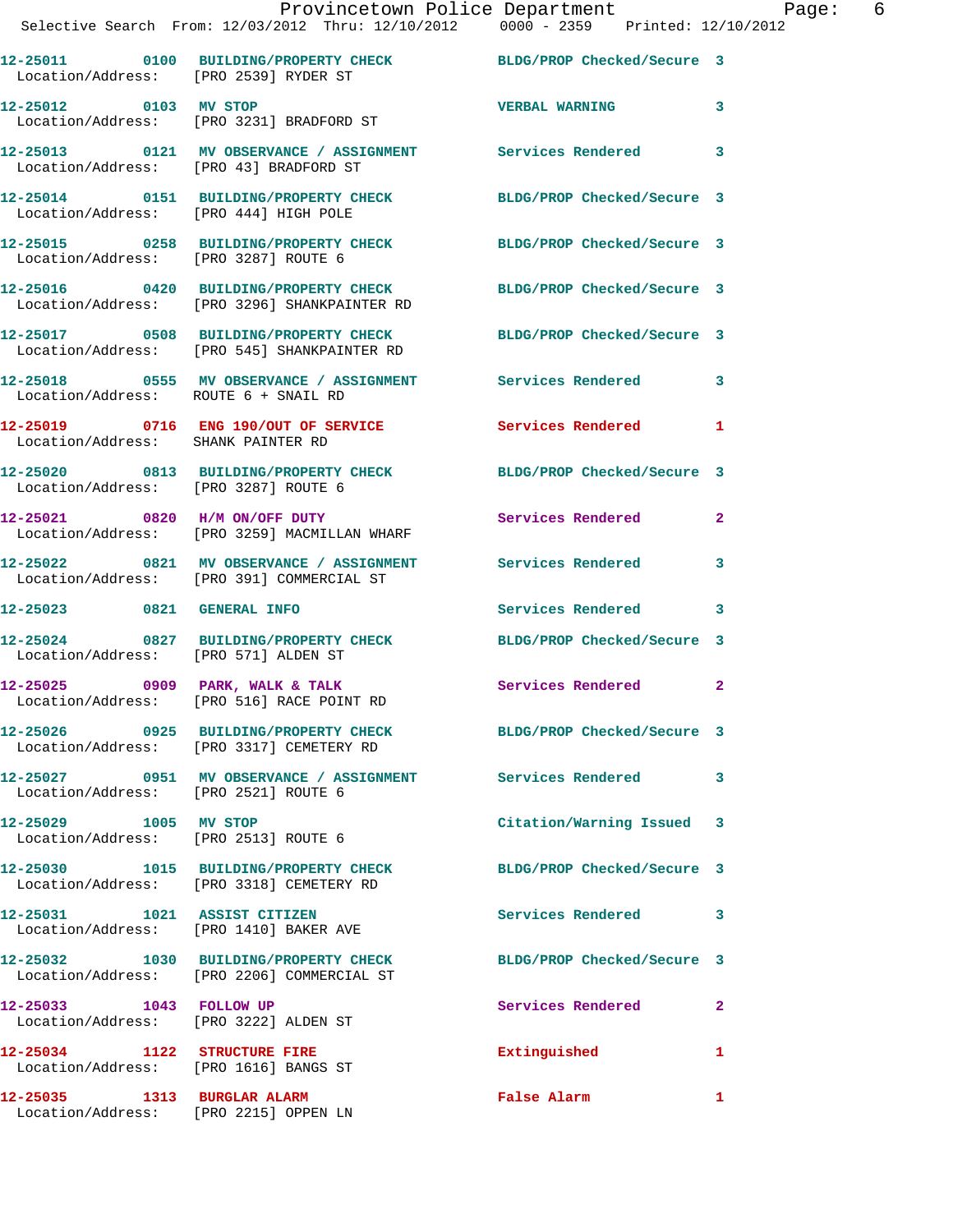|                                                     | Provincetown Police Department Page: 7<br>Selective Search From: 12/03/2012 Thru: 12/10/2012 0000 - 2359 Printed: 12/10/2012 |                           |                |  |
|-----------------------------------------------------|------------------------------------------------------------------------------------------------------------------------------|---------------------------|----------------|--|
|                                                     | 12-25036 1318 PET PANTRY<br>Location/Address: [PRO 2474] BRADFORD ST                                                         | Services Rendered 2       |                |  |
|                                                     | 12-25037 1343 DEPARTMENTAL SERVICE Services Rendered 3<br>Location/Address: [PRO 175] COMMERCIAL ST                          |                           |                |  |
|                                                     | 12-25038 1357 MV OBSERVANCE / ASSIGNMENT Services Rendered<br>Location/Address: [PRO 3099] SHANKPAINTER RD                   |                           | $\mathbf{3}$   |  |
|                                                     | 12-25039 1359 MV STOP<br>Location/Address: [PRO 539] SHANK PAINTER RD                                                        | <b>VERBAL WARNING</b>     | 3              |  |
|                                                     | 12-25040 1403 MV STOP<br>Location/Address: [PRO 2521] ROUTE 6                                                                | No Action Required 3      |                |  |
|                                                     | 12-25041 1419 FOLLOW UP<br>Location/Address: [PRO 1621] BRADFORD ST                                                          | <b>Services Rendered</b>  | $\mathbf{2}$   |  |
|                                                     | 12-25042 1422 BUILDING/PROPERTY CHECK BLDG/PROP Checked/Secure 3<br>Location/Address: [PRO 3287] ROUTE 6                     |                           |                |  |
|                                                     | 12-25043 1523 MV COMPLAINT<br>Location/Address: [PRO 2479] ROUTE 6                                                           | <b>SPOKEN TO</b>          | $\overline{2}$ |  |
|                                                     | 12-25044 1536 FOUND US PASSPORT<br>Location/Address: [PRO 197] COMMERCIAL ST                                                 | Services Rendered 3       |                |  |
|                                                     | 12-25045 1554 PARK, WALK & TALK Services Rendered<br>Location/Address: [PRO 175] COMMERCIAL ST                               |                           | $\mathbf{2}$   |  |
| 12-25046 1558 ALARM WORK                            | Location/Address: [PRO 488] MAYFLOWER AVE                                                                                    | Services Rendered 1       |                |  |
|                                                     | 12-25047 1603 BUILDING/PROPERTY CHECK BLDG/PROP Checked/Secure 3<br>Location/Address: [PRO 2898] JEROME SMITH RD             |                           |                |  |
|                                                     | 12-25048 1710 MV OBSERVANCE / ASSIGNMENT Services Rendered 3<br>Location/Address: [PRO 3257] SHANKPAINTER RD                 |                           |                |  |
|                                                     | 12-25050             1719    MV STOP<br>Location/Address:     [PRO 2519] ROUTE 6                                             | <b>VERBAL WARNING</b>     | 3              |  |
| 12-25052 1734 MV STOP<br>Location/Address: COURT ST |                                                                                                                              | <b>VERBAL WARNING</b>     |                |  |
|                                                     | 12-25053 1736 MEDICAL EMERGENCY<br>Location/Address: [PRO 440] HARRY KEMP WAY                                                | Transported to Hospital 1 |                |  |
| 12-25054 1737 BAR CHECK                             | Location/Address: [PRO 2737] COMMERCIAL ST                                                                                   | Services Rendered         | $\mathbf{2}$   |  |
|                                                     | 12-25055 1752 BUILDING/PROPERTY CHECK BLDG/PROP Checked/Secure 3<br>Location/Address: [PRO 3259] MACMILLAN                   |                           |                |  |
| 12-25056 1754 MV STOP                               | Location/Address: CENTER ST + BRADFORD ST                                                                                    | <b>VERBAL WARNING</b>     | 3              |  |
|                                                     | 12-25057 1802 MV OBSERVANCE / ASSIGNMENT Services Rendered<br>Location/Address: BRADFORD ST + SHANK PAINTER RD               |                           | 3              |  |
|                                                     | 12-25058 1810 LOST SUBARU KEY<br>Location/Address: [PRO 542] SHANK PAINTER RD                                                | <b>Services Rendered</b>  | 3              |  |
|                                                     | 12-25059 1812 MV STOP<br>Location/Address: PRINCE ST + BRADFORD ST                                                           | <b>VERBAL WARNING</b>     | 3              |  |
| 12-25060 1824 MV STOP                               | Location/Address: [PRO 536] SHANK PAINTER RD                                                                                 | <b>VERBAL WARNING</b>     | 3              |  |
|                                                     | 12-25061 1835 BUILDING/PROPERTY CHECK BLDG/PROP Checked/Secure 3                                                             |                           |                |  |

Location/Address: [PRO 519] RACE POINT RD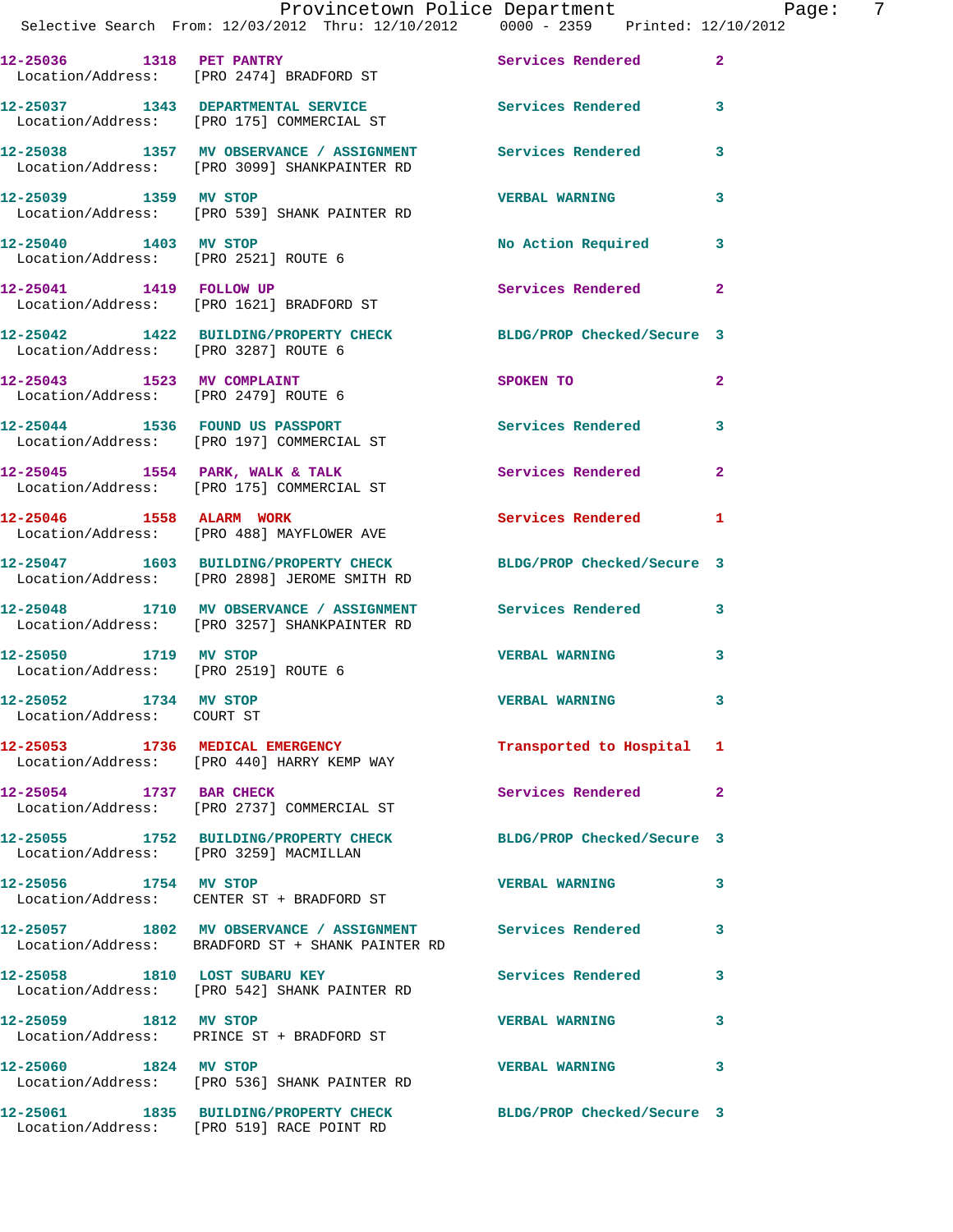|                                   | 12-25062 1844 PARK, WALK & TALK Services Rendered<br>Location/Address: COMMERCIAL ST                             |                            | $\mathbf{2}$ |    |
|-----------------------------------|------------------------------------------------------------------------------------------------------------------|----------------------------|--------------|----|
|                                   | 12-25063 1849 BAR CHECK<br>Location/Address: [PRO 399] COMMERCIAL ST                                             | Services Rendered          | $\mathbf{2}$ |    |
|                                   | 12-25064 1959 BUILDING/PROPERTY CHECK BLDG/PROP Checked/Secure 3<br>Location/Address: [PRO 175] COMMERCIAL ST    |                            |              |    |
|                                   | 12-25065 2023 MV STOP<br>Location/Address: [PRO 43] BRADFORD ST                                                  | <b>VERBAL WARNING</b>      | 3            |    |
|                                   | 12-25066 2025 BUILDING/PROPERTY CHECK BLDG/PROP Checked/Secure 3<br>Location/Address: [PRO 306] COMMERCIAL ST    |                            |              |    |
|                                   | 12-25067 2033 MV COMPLAINT<br>Location/Address: [PRO 2479] ROUTE 6                                               | <b>GONE ON ARRIVAL</b>     | -2           |    |
|                                   | 12-25068 2115 BUILDING/PROPERTY CHECK BLDG/PROP Checked/Secure 3<br>Location/Address: [PRO 530] SHANKPAINTER RD  |                            |              |    |
|                                   | 12-25069 2151 BUILDING/PROPERTY CHECK BLDG/PROP Checked/Secure 3<br>Location/Address: [PRO 569] WINSLOW ST       |                            |              |    |
|                                   | 12-25070 2212 BUILDING/PROPERTY CHECK<br>Location/Address: [PRO 1778] SHANKPAINTER RD                            | BLDG/PROP Checked/Secure 3 |              |    |
|                                   | 12-25071 2226 BUILDING/PROPERTY CHECK BLDG/PROP Checked/Secure 3<br>Location/Address: [PRO 519] RACE POINT RD    |                            |              |    |
|                                   | 12-25072 2328 BUILDING/PROPERTY CHECK BLDG/PROP Checked/Secure 3<br>Location/Address: [PRO 530] SHANKPAINTER RD  |                            |              |    |
| For Date: $12/06/2012$ - Thursday |                                                                                                                  |                            |              |    |
|                                   | 12-25073 0002 BUILDING/PROPERTY CHECK BLDG/PROP Checked/Secure 3<br>Location/Address: [PRO 440] HARRY KEMP WAY   |                            |              |    |
|                                   | 12-25074 0018 MV OBSERVANCE / ASSIGNMENT Services Rendered 3<br>Location/Address: [PRO 2577] BRADFORD ST         |                            |              |    |
|                                   | 12-25075 0044 MV OBSERVANCE / ASSIGNMENT Services Rendered<br>Location/Address: BRADFORD ST + STANDISH ST        |                            | 3            |    |
|                                   | 12-25076 0133 BUILDING/PROPERTY CHECK<br>Location/Address: [PRO 444] HIGH POLE                                   | BLDG/PROP Checked/Secure 3 |              |    |
|                                   | 12-25077 0208 BUILDING/PROPERTY CHECK BLDG/PROP Checked/Secure 3<br>Location/Address: [PRO 99] COMMERCIAL ST     |                            |              |    |
|                                   | 12-25078 0244 BUILDING/PROPERTY CHECK BLDG/PROP Checked/Secure 3<br>Location/Address: [PRO 16] BRADFORD ST       |                            |              |    |
|                                   | 12-25079 0438 BUILDING/PROPERTY CHECK BLDG/PROP Checked/Secure 3<br>Location/Address: [PRO 3259] MACMILLAN       |                            |              |    |
| 12-25080 0506 MV STOP             | Location/Address: [PRO 536] SHANK PAINTER RD                                                                     | <b>VERBAL WARNING</b>      | 3            |    |
|                                   | 12-25081 0506 BUILDING/PROPERTY CHECK BLDG/PROP Checked/Secure 3<br>Location/Address: [PRO 1778] SHANKPAINTER RD |                            |              |    |
|                                   | 12-25082 0528 LOBBY TRAFFIC<br>Location/Address: [PRO 542] SHANK PAINTER RD                                      | Services Rendered          | $\mathbf{2}$ | 19 |
|                                   | 12-25083 0537 MV OBSERVANCE / ASSIGNMENT Services Rendered<br>Location/Address: ROUTE 6 + HOWLAND ST             |                            | 3            |    |
| 12-25084 0544 ALARM - FIRE        |                                                                                                                  | Services Rendered 1        |              |    |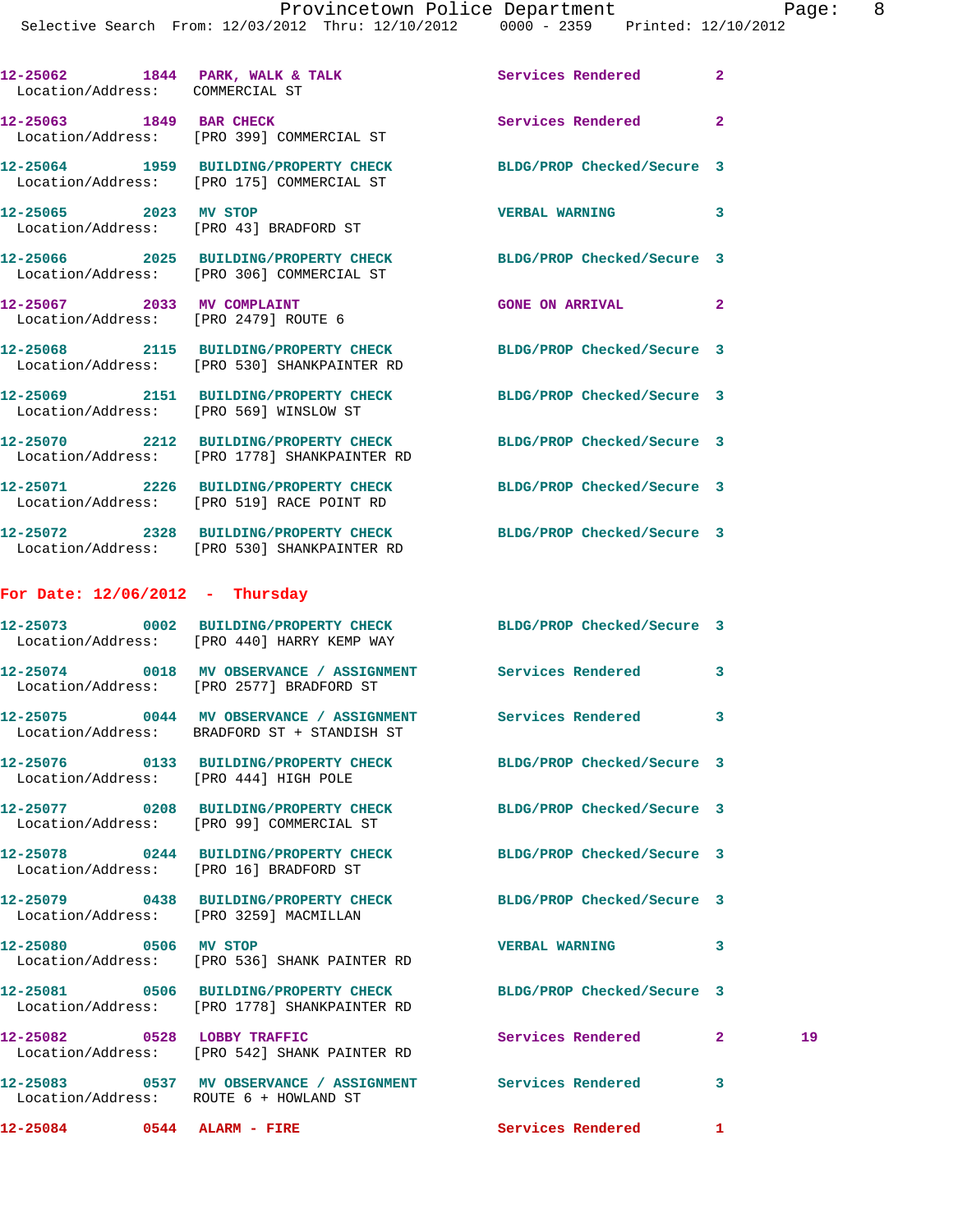|                                                                | Provincetown Police Department Page: 9<br>Selective Search From: 12/03/2012 Thru: 12/10/2012 0000 - 2359 Printed: 12/10/2012 |                                                                                                               |              |
|----------------------------------------------------------------|------------------------------------------------------------------------------------------------------------------------------|---------------------------------------------------------------------------------------------------------------|--------------|
|                                                                | Location/Address: [PRO 1122] THISTLEMORE RD                                                                                  |                                                                                                               |              |
|                                                                | 12-25085 0736 MV COMPLAINT<br>Location/Address: [PRO 105] COMMERCIAL ST                                                      | Services Rendered 2                                                                                           |              |
|                                                                | 12-25086 0749 MV STOP<br>Location/Address: BRADFORD ST + ALDEN ST                                                            | Citation/Warning Issued 3                                                                                     |              |
| Location/Address: [PRO 2513] ROUTE 6                           | 12-25087 0755 MV OBSERVANCE / ASSIGNMENT Services Rendered 3                                                                 |                                                                                                               |              |
| Location/Address: [PRO 3287] ROUTE 6                           | 12-25088 0803 BUILDING/PROPERTY CHECK BLDG/PROP Checked/Secure 3                                                             |                                                                                                               |              |
| 12-25089 0804 ANIMAL CALL                                      | Location/Address: [PRO 3148] COMMERCIAL ST                                                                                   | Services Rendered 2                                                                                           |              |
| 12-25090 0814 MV STOP                                          | Location/Address: [PRO 3649] CONWELL ST                                                                                      | <b>VERBAL WARNING</b>                                                                                         | 3            |
| 12-25091 0817 MV STOP<br>Location/Address: [PRO 2479] ROUTE 6  |                                                                                                                              | <b>VERBAL WARNING</b>                                                                                         | 3            |
|                                                                | 12-25092 0828 H/M ON/OFF DUTY<br>Location/Address: [PRO 3259] MACMILLAN WHARF                                                | Services Rendered                                                                                             | $\mathbf{2}$ |
| Location/Address: [PRO 80] CARVER ST                           | 12-25093 0833 MV STOP                                                                                                        | <b>VERBAL WARNING</b>                                                                                         | 3            |
|                                                                | 12-25094 0839 BUILDING/PROPERTY CHECK BLDG/PROP Checked/Secure 3<br>Location/Address: [PRO 2206] COMMERCIAL ST               |                                                                                                               |              |
| 12-25095 0841 MV STOP<br>Location/Address: [PRO 3222] ALDEN ST |                                                                                                                              | <b>VERBAL WARNING</b>                                                                                         | 3            |
| 12-25096 0842 COMPLAINT                                        | Location/Address: [PRO 2500] COMMERCIAL ST                                                                                   | SPOKEN TO AND TO A STATE OF THE STATE OF THE STATE OF THE STATE OF THE STATE OF THE STATE OF THE STATE OF THE | $\mathbf{3}$ |
| Location/Address: [PRO 571] ALDEN ST                           | 12-25097 0851 BUILDING/PROPERTY CHECK BLDG/PROP Checked/Secure 3                                                             |                                                                                                               |              |
| Location/Address: [PRO 564] BAYBERRY                           | 12-25099 0920 BUILDING/PROPERTY CHECK Services Rendered 3                                                                    |                                                                                                               |              |
|                                                                | 12-25100 0923 BUILDING/PROPERTY CHECK BLDG/PROP Checked/Secure 3<br>Location/Address: [PRO 3317] CEMETERY RD                 |                                                                                                               |              |
| 12-25101 0925 MV COMPLAINT<br>Location/Address: COMMERCIAL ST  |                                                                                                                              | <b>Services Rendered</b>                                                                                      | $\mathbf{2}$ |
|                                                                | 12-25103 1102 PARK, WALK & TALK<br>Location/Address: [PRO 136] COMMERCIAL ST                                                 | Services Rendered                                                                                             | $\mathbf{2}$ |
| Location/Address: [PRO 2521] ROUTE 6                           | 12-25102 1103 MV OBSERVANCE / ASSIGNMENT Services Rendered                                                                   |                                                                                                               | 3            |
|                                                                | 12-25104 1119 MV OBSERVANCE / ASSIGNMENT Services Rendered<br>Location/Address: [PRO 2512] JEROME SMITH RD                   |                                                                                                               | 3            |
| 12-25105 1138 PET PANTRY                                       | Location/Address: [PRO 3296] SHANK PAINTER RD                                                                                | Services Rendered 2                                                                                           |              |
| 12-25106 1208 MV STOP                                          | Location/Address: [PRO 1267] WINSLOW ST                                                                                      | <b>VERBAL WARNING</b>                                                                                         | 3            |
| 12-25107 1251 FOLLOW UP                                        | Location/Address: [PRO 542] SHANK PAINTER RD                                                                                 | Services Rendered                                                                                             | $\mathbf{2}$ |
|                                                                | 12-25108 1318 PET PANTRY<br>Location/Address: [PRO 537] SHANK PAINTER RD                                                     | Services Rendered                                                                                             | $\mathbf{2}$ |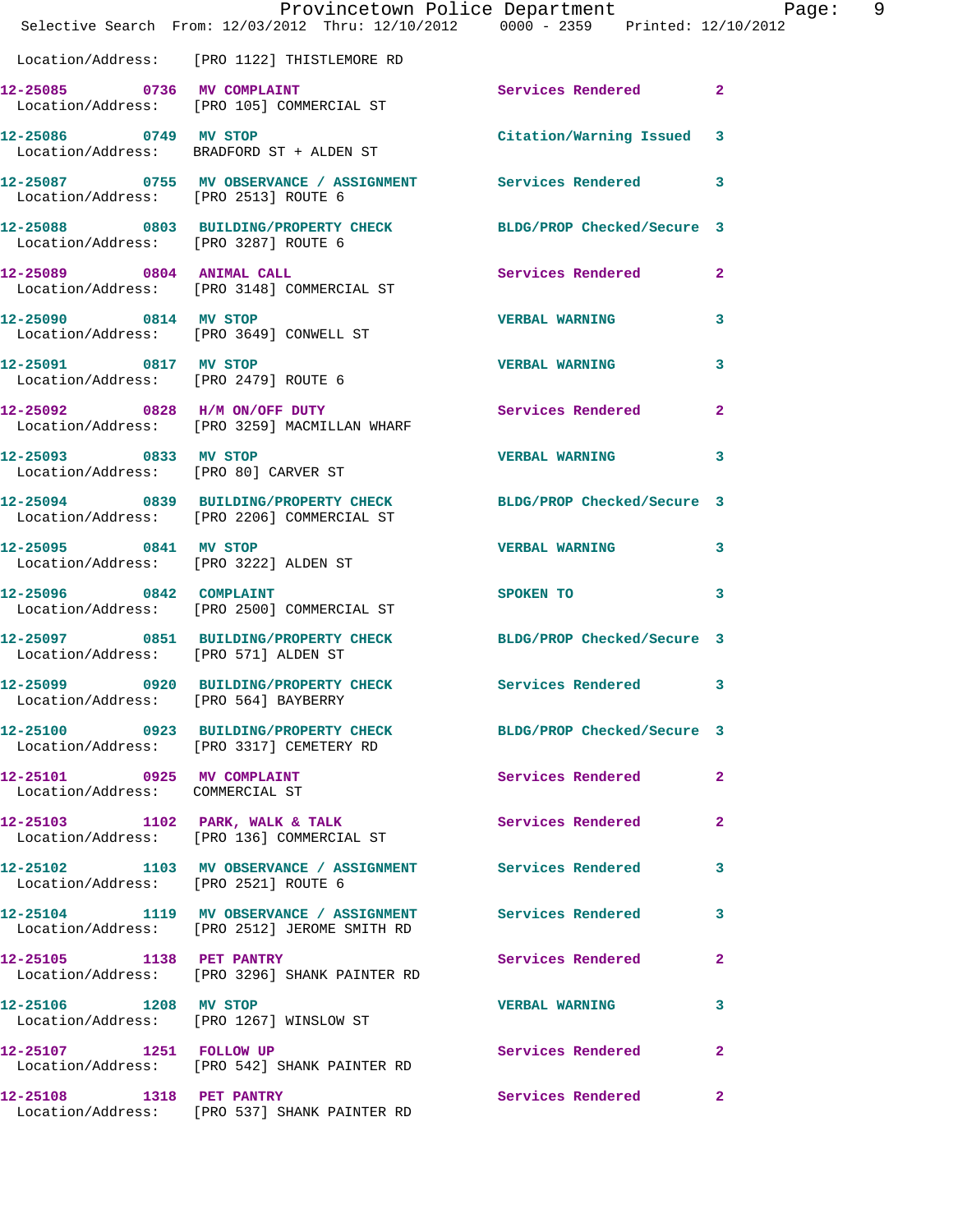|                                                                   | Provincetown Police Department Page: 10<br>Selective Search From: 12/03/2012 Thru: 12/10/2012  0000 - 2359  Printed: 12/10/2012 |                            |              |  |
|-------------------------------------------------------------------|---------------------------------------------------------------------------------------------------------------------------------|----------------------------|--------------|--|
|                                                                   | 12-25109 1331 BUILDING/PROPERTY CHECK Services Rendered 3                                                                       |                            |              |  |
|                                                                   | Location/Address: [PRO 2483] COMMERCIAL ST                                                                                      |                            |              |  |
|                                                                   | 12-25110 1337 MV HIT & RUN Services Rendered 2<br>Location/Address: [PRO 1432] SNOWS LN                                         |                            |              |  |
|                                                                   | 12-25111 1354 PET PANTRY<br>Location/Address: [PRO 2474] BRADFORD ST                                                            | Services Rendered          | $\mathbf{2}$ |  |
| 12-25112 1538 MV COMPLAINT<br>Location/Address: NELSON AVE        |                                                                                                                                 | Services Rendered          | $\mathbf{2}$ |  |
|                                                                   | 12-25113 1548 MV STOP<br>Location/Address: ROUTE 6 + CONWELL ST                                                                 | VERBAL WARNING 3           |              |  |
|                                                                   | 12-25114 1548 BUILDING/PROPERTY CHECK BLDG/PROP Checked/Secure 3<br>Location/Address: [PRO 3317] CEMETERY RD                    |                            |              |  |
|                                                                   | 12-25116 1601 ALARM/TEST MODE<br>Location/Address: [PRO 488] MAYFLOWER AVE                                                      | Services Rendered 1        |              |  |
| Location/Address: [PRO 433] RYDER ST                              | 12-25117 1619 BUILDING/PROPERTY CHECK BLDG/PROP Checked/Secure 3                                                                |                            |              |  |
|                                                                   | 12-25118 1621 ALARM - GENERAL Services Rendered 1<br>Location/Address: [PRO 1778] SHANK PAINTER RD                              |                            |              |  |
|                                                                   | 12-25119 1630 MV STOP<br>Location/Address: [PRO 536] SHANK PAINTER RD                                                           | VERBAL WARNING 3           |              |  |
|                                                                   | 12-25120 1633 BUILDING/PROPERTY CHECK Services Rendered 3<br>Location/Address: [PRO 68] PROVINCELANDS RD                        |                            |              |  |
|                                                                   | 12-25121 1641 BUILDING/PROPERTY CHECK BLDG/PROP Checked/Secure 3<br>Location/Address: [PRO 2494] BRADFORD ST                    |                            |              |  |
| Location/Address: ROUTE 6 + SNAIL RD                              | 12-25122 1645 MV OBSERVANCE / ASSIGNMENT Services Rendered 3                                                                    |                            |              |  |
| Location/Address: ROUTE 6 + SNAIL RD                              | 12-25123 1711 MV OBSERVANCE / ASSIGNMENT Services Rendered 3                                                                    |                            |              |  |
| 12-25124 1719 MV STOP<br>Location/Address: [PRO 3672] ROUTE 6     |                                                                                                                                 | <b>VERBAL WARNING</b>      |              |  |
| 12-25125 1723 MV DISABLED<br>Location/Address: [PRO 3666] ROUTE 6 |                                                                                                                                 | Services Rendered          | $\mathbf{2}$ |  |
| 12-25126 1731 MV STOP                                             | Location/Address: ROUTE 6 + SNAIL RD                                                                                            | VERBAL WARNING 3           |              |  |
| Location/Address: [PRO 3259] MACMILLAN                            | 12-25127 1733 BUILDING/PROPERTY CHECK BLDG/PROP Checked/Secure 3                                                                |                            |              |  |
| 12-25128 1735 190 DRILL                                           | Location/Address: [PRO 1892] SHANK PAINTER RD                                                                                   | Services Rendered 3        |              |  |
|                                                                   | 12-25129 1758 PARKING COMPLAINT / GENERAL Citation/Warning Issued 3<br>Location/Address: [PRO 667] COMMERCIAL ST                |                            |              |  |
| 12-25130 1802 ALARM - GENERAL                                     | Location/Address: [PRO 182] COMMERCIAL ST                                                                                       | BLDG/PROP Checked/Secure 1 |              |  |
|                                                                   | $12-25132$ 1839 PARK, WALK & TALK<br>Location/Address: [PRO 356] COMMERCIAL ST                                                  | <b>Services Rendered</b>   | $\mathbf{2}$ |  |
| 12-25134 1929 ALARM - GENERAL                                     | Location/Address: [PRO 1323] COMMERCIAL ST                                                                                      | False Alarm                | $\mathbf{1}$ |  |
|                                                                   | 12-25135 1936 FOUND TD CANADA TRUST CARD Services Rendered 3<br>Location/Address: [PRO 539] SHANK PAINTER RD                    |                            |              |  |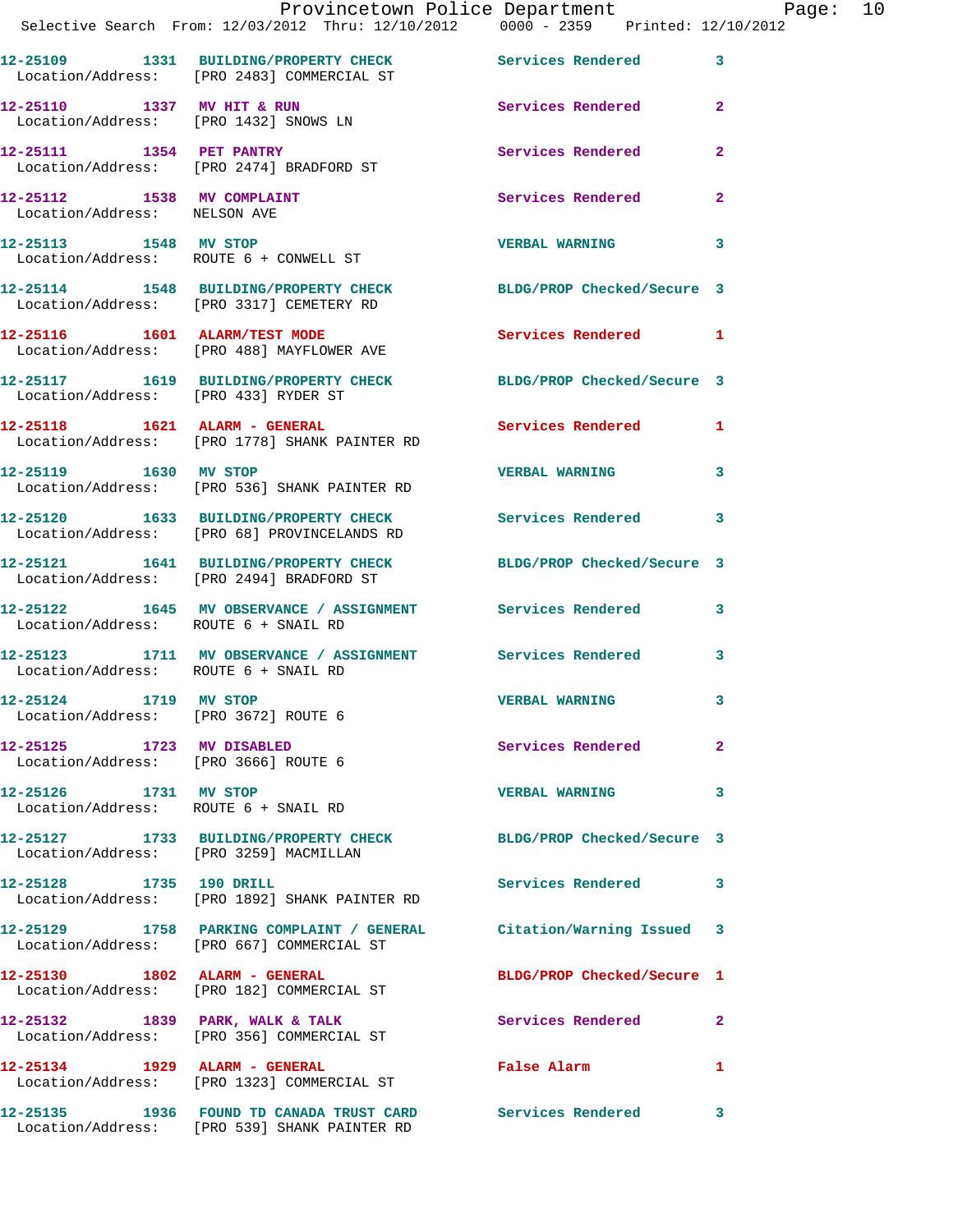|                                        | Provincetown Police Department Page: 11<br>Selective Search From: $12/03/2012$ Thru: $12/10/2012$ 0000 - 2359 Printed: $12/10/2012$ |                           |   |  |
|----------------------------------------|-------------------------------------------------------------------------------------------------------------------------------------|---------------------------|---|--|
|                                        | 12-25136 1940 MV STOP<br>Location/Address: [PRO 106] COMMERCIAL ST                                                                  | VERBAL WARNING 3          |   |  |
| Location/Address: [PRO 564] BAYBERRY   | 12-25137 1948 BUILDING/PROPERTY CHECK BLDG/PROP Checked/Secure 3                                                                    |                           |   |  |
|                                        | 12-25138 2103 MV STOP<br>Location/Address: [PRO 521] ROUTE 6                                                                        | Citation/Warning Issued 3 |   |  |
|                                        | 12-25139 2210 BUILDING/PROPERTY CHECK BLDG/PROP Checked/Secure 3<br>Location/Address: [PRO 306] COMMERCIAL ST                       |                           |   |  |
|                                        | 12-25140 2330 BUILDING/PROPERTY CHECK BLDG/PROP Checked/Secure 3<br>Location/Address: [PRO 530] SHANKPAINTER RD                     |                           |   |  |
| For Date: $12/07/2012$ - Friday        |                                                                                                                                     |                           |   |  |
| Location/Address: SNAIL RD             | 12-25141 0006 MV OBSERVANCE / ASSIGNMENT Services Rendered 3                                                                        |                           |   |  |
|                                        | 12-25142 0035 BUILDING/PROPERTY CHECK BLDG/PROP Checked/Secure 3<br>Location/Address: [PRO 3296] SHANKPAINTER RD                    |                           |   |  |
|                                        | 12-25143 0052 MV OBSERVANCE / ASSIGNMENT Services Rendered 3<br>Location/Address: [PRO 2577] BRADFORD ST                            |                           |   |  |
| Location/Address: [PRO 444] HIGH POLE  | 12-25144 0123 BUILDING/PROPERTY CHECK BLDG/PROP Checked/Secure 3                                                                    |                           |   |  |
|                                        | 12-25145 0142 911 GENERAL Services Rendered 1<br>Location/Address: [PRO 542] SHANK PAINTER RD                                       |                           |   |  |
| Location/Address: [PRO 3203] VORSE LN  | 12-25146 0238 DOMESTIC DISTURBANCE/ASSAULT Services Rendered                                                                        |                           | 1 |  |
| Location/Address: [PRO 42] BRADFORD ST | 12-25147 0512 SPEED DOLLY ASSIGNMENT Services Rendered 3                                                                            |                           |   |  |
|                                        | $10.05110$ $0.507$ $0.057$ $0.0000$ $0.0000$ $0.0000$ $0.0000$                                                                      |                           |   |  |

**12-25148 0527 BUILDING/PROPERTY CHECK BLDG/PROP Checked/Secure 3**  Location/Address: [PRO 2898] JEROME SMITH RD

**12-25149 0527 LOBBY TRAFFIC Services Rendered 2 27**  Location/Address: [PRO 542] SHANK PAINTER RD

**12-25150 0638 ASSIST AGENCY / MUTUAL AID Could Not Locate 3**  Location/Address: OFF CEMETERY RD

**12-25151 0715 BUILDING/PROPERTY CHECK BLDG/PROP Checked/Secure 3**  Location/Address: [PRO 571] ALDEN ST **12-25152 0727 STREET CLOSURE Services Rendered 3 12-25153 0733 SUSPICIOUS ACTIVITY Services Rendered 2**  Location/Address: COMMERCIAL ST

**12-25154 0757 BUILDING/PROPERTY CHECK BLDG/PROP Checked/Secure 3**  Location/Address: [PRO 526] RYDER ST **12-25155 0810 MV OBSERVANCE / ASSIGNMENT Services Rendered 3**  Location/Address: [PRO 2521] ROUTE 6 **12-25156 0819 MV STOP VERBAL WARNING 3**  Location/Address: [PRO 2513] ROUTE 6 **12-25157 0825 BUILDING/PROPERTY CHECK BLDG/PROP Checked/Secure 3**  Location/Address: [PRO 2500] COMMERCIAL ST

**12-25158 0832 H/M ON/OFF DUTY Services Rendered 2**  Location/Address: [PRO 3259] MACMILLAN WHARF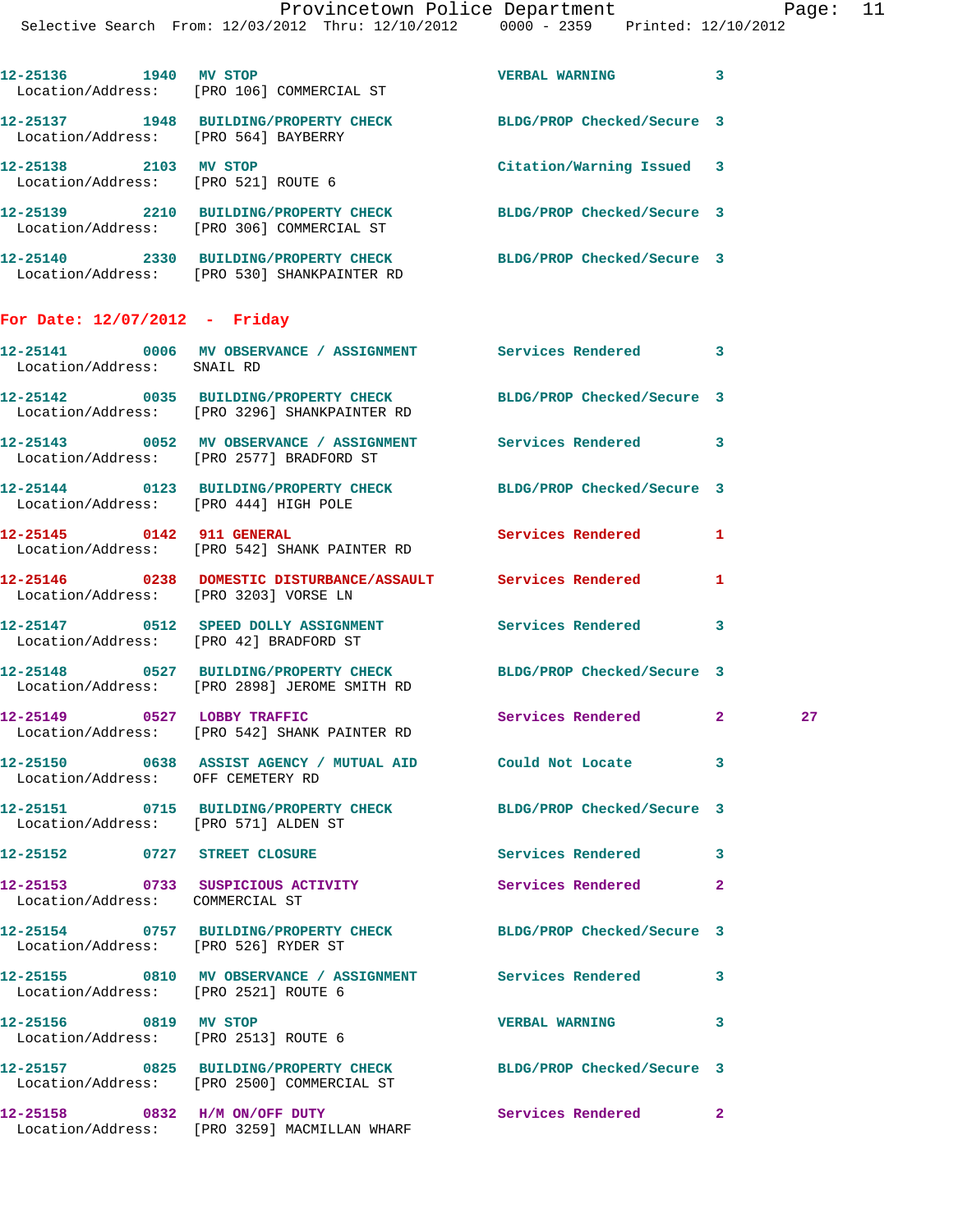|                                                    | 12-25159 0855 MV STOP<br>Location/Address: [PRO 1670] STANDISH ST                                              | Citation/Warning Issued 3 |                   |  |
|----------------------------------------------------|----------------------------------------------------------------------------------------------------------------|---------------------------|-------------------|--|
| Location/Address: [PRO 2513] ROUTE 6               | 12-25160 0900 MV OBSERVANCE / ASSIGNMENT Services Rendered                                                     |                           | 3                 |  |
| 12-25161 0903 MV STOP                              | Location/Address: [PRO 2479] ROUTE 6                                                                           | <b>VERBAL WARNING</b>     | 3                 |  |
| 12-25162 0913 MV STOP                              | Location/Address: [PRO 2577] BRADFORD ST                                                                       | <b>VERBAL WARNING</b>     | 3                 |  |
|                                                    | 12-25163 0922 BUILDING/PROPERTY CHECK BLDG/PROP Checked/Secure 3<br>Location/Address: [PRO 3317] CEMETERY RD   |                           |                   |  |
|                                                    | 12-25164 0925 LOST ORANGE POUCH W/WALLET Services Rendered<br>Location/Address: [PRO 542] SHANK PAINTER RD     |                           | 3                 |  |
|                                                    | 12-25165 0939 BUILDING/PROPERTY CHECK Services Rendered<br>Location/Address: [PRO 2898] JEROME SMITH RD        |                           | 3                 |  |
| Location/Address: [PRO 3287] ROUTE 6               | 12-25167 1009 BUILDING/PROPERTY CHECK BLDG/PROP Checked/Secure 3                                               |                           |                   |  |
|                                                    | 12-25168 1013 ASSIST AGENCY / MUTUAL AID Services Rendered<br>Location/Address: COMMERCIAL ST + MASONIC PL     |                           | 3                 |  |
| 12-25169 1039 911 GENERAL                          | Location/Address: [PRO 3203] VORSE LN                                                                          | SPOKEN TO                 | $\mathbf{1}$<br>1 |  |
|                                                    | 12-25170 1042 MV COMPLAINT<br>Location/Address: [PRO 1981] BANGS ST                                            | Services Rendered         | $\mathbf{2}$      |  |
|                                                    | 12-25171 1050 PARK, WALK & TALK<br>Location/Address: [PRO 606] CONWELL ST                                      | Services Rendered         | $\mathbf{2}$      |  |
|                                                    | 12-25172 1050 BUILDING/PROPERTY CHECK BLDG/PROP Checked/Secure 3<br>Location/Address: [PRO 1638] COMMERCIAL ST |                           |                   |  |
|                                                    | 12-25173 1118 FIRE ALARM TESTING Services Rendered<br>Location/Address: [PRO 2909] COMMERCIAL ST               |                           | 1                 |  |
|                                                    | 12-25174 1130 PARK, WALK & TALK<br>Location/Address: [PRO 537] SHANK PAINTER RD                                | Services Rendered         | $\mathbf{2}$      |  |
|                                                    | 12-25175 1137 SLEEPING IN THE REST ROOM<br>Location/Address: [PRO 105] COMMERCIAL ST                           | SPOKEN TO                 |                   |  |
|                                                    | 12-25176 1139 MEDICAL EMERGENCY/DOT<br>Location/Address: [PRO 440] HARRY KEMP WAY                              | Transported to Hospital 1 |                   |  |
| 12-25177 1143 MV STOP                              | Location/Address: [PRO 2577] BRADFORD ST                                                                       | <b>VERBAL WARNING</b>     | 3                 |  |
|                                                    | 12-25178 1156 BUILDING/PROPERTY CHECK BLDG/PROP Checked/Secure 3<br>Location/Address: [PRO 2492] WINSLOW ST    |                           |                   |  |
| 12-25180 1210 FOLLOW UP                            | Location/Address: [PRO 3138] CONWELL ST                                                                        | SPOKEN TO                 | $\mathbf{2}$      |  |
|                                                    | 12-25181 1238 MV OBSERVANCE / ASSIGNMENT Services Rendered<br>Location/Address: BRADFORD ST + RYDER ST         |                           | 3                 |  |
| 12-25182 1239 ANIMAL CALL                          | Location/Address: [PRO 3287] ROUTE 6                                                                           | Services Rendered         | $\mathbf{2}$      |  |
| 12-25183 1251 MV STOP<br>Location/Address: COOK ST |                                                                                                                | Citation/Warning Issued   | 3                 |  |
| 12-25184 1254 MV STOP                              |                                                                                                                | <b>VERBAL WARNING</b>     | 3                 |  |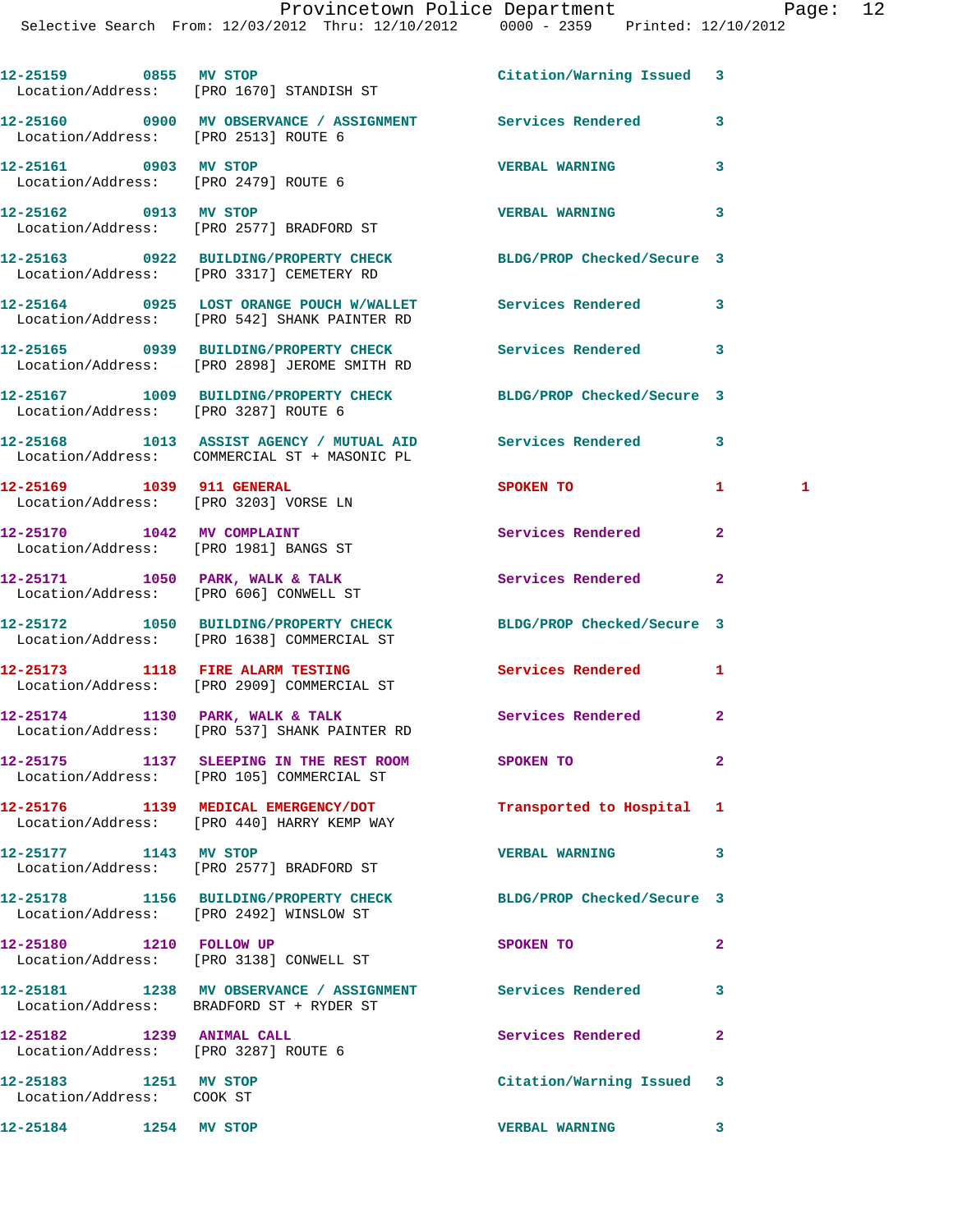|                                                       | Provincetown Police Department Page: 13                                                                         |                            |                 |  |
|-------------------------------------------------------|-----------------------------------------------------------------------------------------------------------------|----------------------------|-----------------|--|
|                                                       | Selective Search From: $12/03/2012$ Thru: $12/10/2012$ 0000 - 2359 Printed: $12/10/2012$                        |                            |                 |  |
| Location/Address: BRADFORD ST                         |                                                                                                                 |                            |                 |  |
| 12-25185 1300 MV STOP<br>Location/Address: WEBSTER PL |                                                                                                                 | Citation/Warning Issued 3  |                 |  |
|                                                       | 12-25186 1346 BUILDING/PROPERTY CHECK BLDG/PROP Checked/Secure 3<br>Location/Address: [PRO 3318] CEMETERY RD    |                            |                 |  |
|                                                       | 12-25187 1357 PARK, WALK & TALK 1999 Services Rendered 2<br>Location/Address: [PRO 285] COMMERCIAL ST           |                            |                 |  |
|                                                       | 12-25189 1500 LOST WA LICENSE<br>Location/Address: [PRO 542] SHANK PAINTER RD                                   | Services Rendered 3        |                 |  |
| 12-25188 1511 ASSIST CITIZEN                          | Location/Address: [PRO 1626] COMMERCIAL ST                                                                      | Services Rendered 3        |                 |  |
|                                                       | 12-25190 1532 MV COMPLAINT<br>Location/Address: ANTHONY ST + COMMERCIAL ST                                      | <b>Services Rendered</b>   | $\mathbf{2}$    |  |
| 12-25191 1616 MV STOP                                 | Location/Address: SHANK PAINTER RD + ROUTE 6                                                                    | <b>VERBAL WARNING</b>      | 3               |  |
|                                                       | 12-25192 1636 BUILDING/PROPERTY CHECK Services Rendered 3<br>Location/Address: [PRO 391] COMMERCIAL ST          |                            |                 |  |
|                                                       | 12-25193 1710 MEDICAL EMERGENCY<br>Location/Address: [PRO 1626] COMMERCIAL ST                                   | Transported to Hospital 1  |                 |  |
|                                                       | 12-25194 1812 SPEED DOLLY ASSIGNMENT Services Rendered 3<br>Location/Address: [PRO 542] SHANK PAINTER RD        |                            |                 |  |
|                                                       | 12-25195 1825 PARK, WALK & TALK Services Rendered<br>Location/Address: [PRO 3296] SHANK PAINTER RD              |                            | $\mathbf{2}$    |  |
|                                                       | 12-25196 1828 BUILDING/PROPERTY CHECK BLDG/PROP Checked/Secure 3<br>Location/Address: [PRO 519] RACE POINT RD   |                            |                 |  |
|                                                       | 12-25197 1853 LOST VOLVO HUB CAP<br>Location/Address: [PRO 542] SHANK PAINTER RD                                | Services Rendered 3        |                 |  |
|                                                       | 12-25198 2022 BUILDING/PROPERTY CHECK Services Rendered 3<br>Location/Address: [PRO 521] ROUTE 6                |                            |                 |  |
|                                                       | 12-25199 2025 BUILDING/PROPERTY CHECK<br>Location/Address: [PRO 2206] COMMERCIAL ST                             | BLDG/PROP Checked/Secure 3 |                 |  |
|                                                       | 12-25200 2034 PARKING COMPLAINT / GENERAL<br>Location/Address: COMMERCIAL ST + WEST VINE ST                     | Citation/Warning Issued 3  |                 |  |
|                                                       | 12-25201 2046 BUILDING/PROPERTY CHECK<br>Location/Address: [PRO 2483] COMMERCIAL ST                             | Services Rendered          | 3               |  |
| Location/Address: [PRO 564] BAYBERRY                  | 12-25202 2129 BUILDING/PROPERTY CHECK                                                                           | <b>Services Rendered</b>   | 3               |  |
| Location/Address: [PRO 3287] ROUTE 6                  | 12-25203 2158 BUILDING/PROPERTY CHECK                                                                           | BLDG/PROP Checked/Secure 3 |                 |  |
|                                                       | 12-25204 2355 BUILDING/PROPERTY CHECK BLDG/PROP Checked/Secure 3<br>Location/Address: [PRO 530] SHANKPAINTER RD |                            |                 |  |
| For Date: $12/08/2012$ - Saturday                     |                                                                                                                 |                            |                 |  |
| 12-25205 0000 LOBBY TRAFFIC                           | Location/Address: [PRO 542] SHANK PAINTER RD                                                                    | No Action Required 2       | 13 <sub>1</sub> |  |
|                                                       | 12-25206   0011 MV OBSERVANCE / ASSIGNMENT   Services Rendered                                                  |                            | 3               |  |

Location/Address: [PRO 2577] BRADFORD ST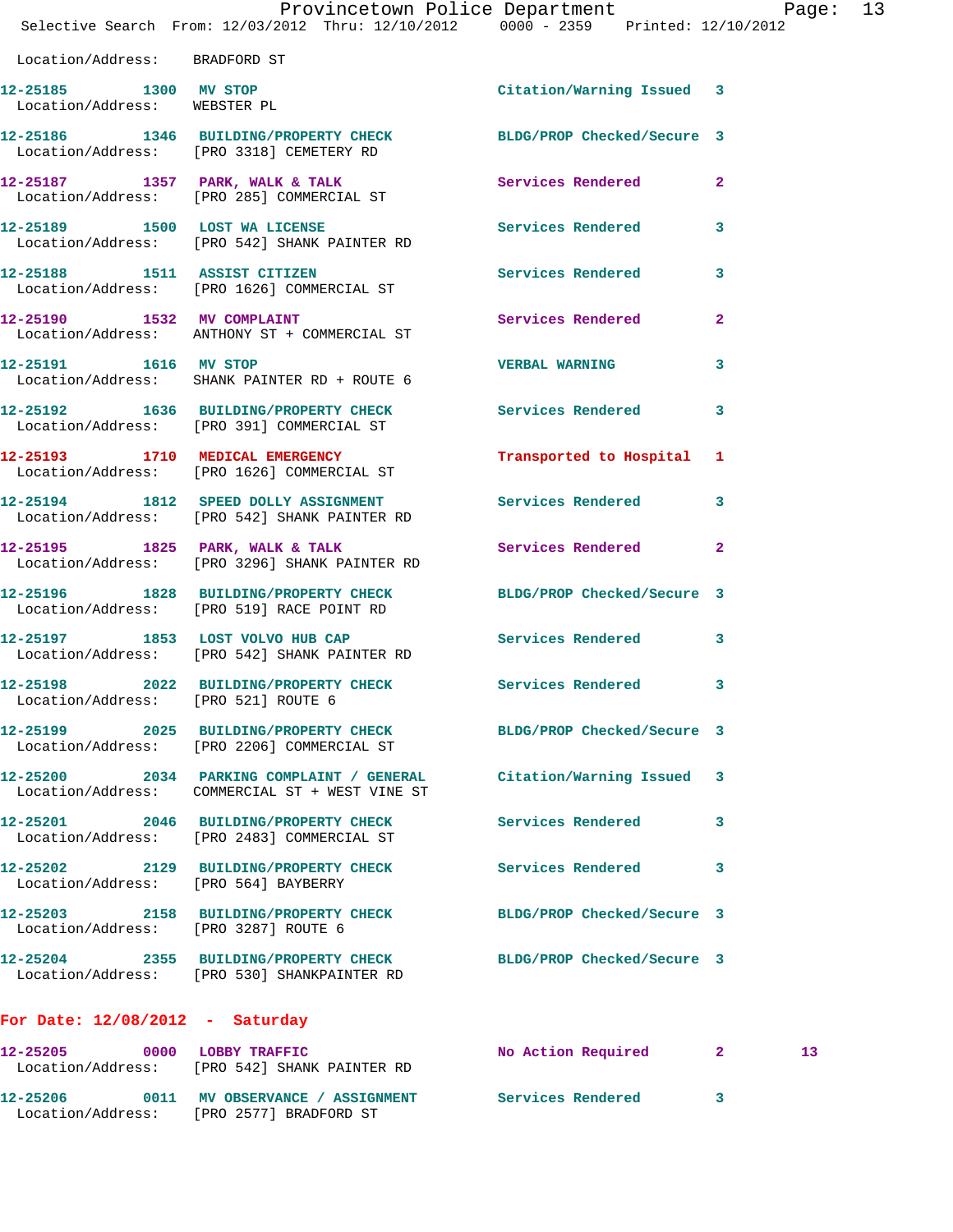|                                      | Provincetown Police Department The Page: 14<br>Selective Search From: 12/03/2012 Thru: 12/10/2012 0000 - 2359 Printed: 12/10/2012 |                           |              |
|--------------------------------------|-----------------------------------------------------------------------------------------------------------------------------------|---------------------------|--------------|
|                                      | 12-25207 0026 BUILDING/PROPERTY CHECK BLDG/PROP Checked/Secure 3<br>Location/Address: [PRO 2543] MACMILLAN                        |                           |              |
|                                      | 12-25208 0044 MV OBSERVANCE / ASSIGNMENT Services Rendered 3<br>Location/Address: [PRO 595] BRADFORD ST                           |                           |              |
|                                      | 12-25209 0048 MEDICAL EMERGENCY Services Rendered 1<br>Location/Address: [PRO 2953] COMMERCIAL ST                                 |                           |              |
|                                      | 12-25210 0213 BUILDING/PROPERTY CHECK BLDG/PROP Checked/Secure 3<br>Location/Address: [PRO 444] HIGH POLE                         |                           |              |
| Location/Address: [PRO 2] ALDEN ST   | 12-25211 0233 BUILDING/PROPERTY CHECK BLDG/PROP Checked/Secure 3                                                                  |                           |              |
|                                      | 12-25212 0416 BUILDING/PROPERTY CHECK BLDG/PROP Checked/Secure 3<br>Location/Address: [PRO 1646] WINSLOW ST                       |                           |              |
|                                      | 12-25213 0417 HOSPITAL TRANSPORT<br>Location/Address: [PRO 895] COTTAGE ST                                                        | Transported to Hospital 1 |              |
|                                      | 12-25214 0536 MV OBSERVANCE / ASSIGNMENT Services Rendered 3<br>Location/Address: [PRO 537] SHANKPAINTER RD                       |                           |              |
|                                      | 12-25215 0601 BUILDING/PROPERTY CHECK BLDG/PROP Checked/Secure 3<br>Location/Address: [PRO 526] RYDER ST                          |                           |              |
| Location/Address: ROUTE 6 + SNAIL RD | 12-25216 0609 MV OBSERVANCE / ASSIGNMENT Services Rendered 3                                                                      |                           |              |
|                                      | 12-25217 0737 H/M ON/OFF DUTY<br>Location/Address: [PRO 3259] MACMILLAN WHARF                                                     | Services Rendered         | $\mathbf{2}$ |
|                                      | 12-25218 0807 BUILDING/PROPERTY CHECK BLDG/PROP Checked/Secure 3<br>Location/Address: [PRO 519] RACE POINT RD                     |                           |              |
|                                      | 12-25219 0817 BUILDING/PROPERTY CHECK BLDG/PROP Checked/Secure 3<br>Location/Address: [PRO 3287] ROUTE 6                          |                           |              |
| 12-25221 0840 FOLLOW UP              | Location/Address: [PRO 2543] MACMILLAN WHARF                                                                                      | Services Rendered 2       |              |
|                                      | 12-25222 0841 BUILDING/PROPERTY CHECK BLDG/PROP Checked/Secure 3<br>Location/Address: [PRO 571] ALDEN ST                          |                           |              |
|                                      | 12-25223 0842 BUILDING/PROPERTY CHECK BLDG/PROP Checked/Secure 3<br>Location/Address: [PRO 2898] JEROME SMITH RD                  |                           |              |
|                                      | 12-25224 0909 FOLLOW UP<br>Location/Address: [PRO 530] SHANK PAINTER RD                                                           | Services Rendered         | $\mathbf{2}$ |
| Location/Address: [PRO 2521] ROUTE 6 | 12-25226 0928 MV OBSERVANCE / ASSIGNMENT Services Rendered 3                                                                      |                           |              |
|                                      | 12-25227 0930 MEDICAL EMERGENCY/DOT<br>Location/Address: [PRO 440] HARRY KEMP WAY                                                 | Transported to Hospital 1 |              |
| 12-25228 0933 ANIMAL CALL            | Location/Address: [PRO 42] BRADFORD ST                                                                                            | Services Rendered 2       |              |
| Location/Address: [PRO 564] BAYBERRY | 12-25229 0944 BUILDING/PROPERTY CHECK BLDG/PROP Checked/Secure 3                                                                  |                           |              |
|                                      | 12-25230 1005 MUTUAL AID/TRURO PD Services Rendered 3<br>Location/Address: [PRO 542] SHANK PAINTER RD                             |                           |              |
| Location/Address: [PRO 3440] ROUTE 6 | 12-25231 1018 MV OBSERVANCE / ASSIGNMENT Services Rendered 3                                                                      |                           |              |
| 12-25232 1027 MV STOP                |                                                                                                                                   | <b>VERBAL WARNING</b>     | 3            |

Location/Address: [PRO 2479] ROUTE 6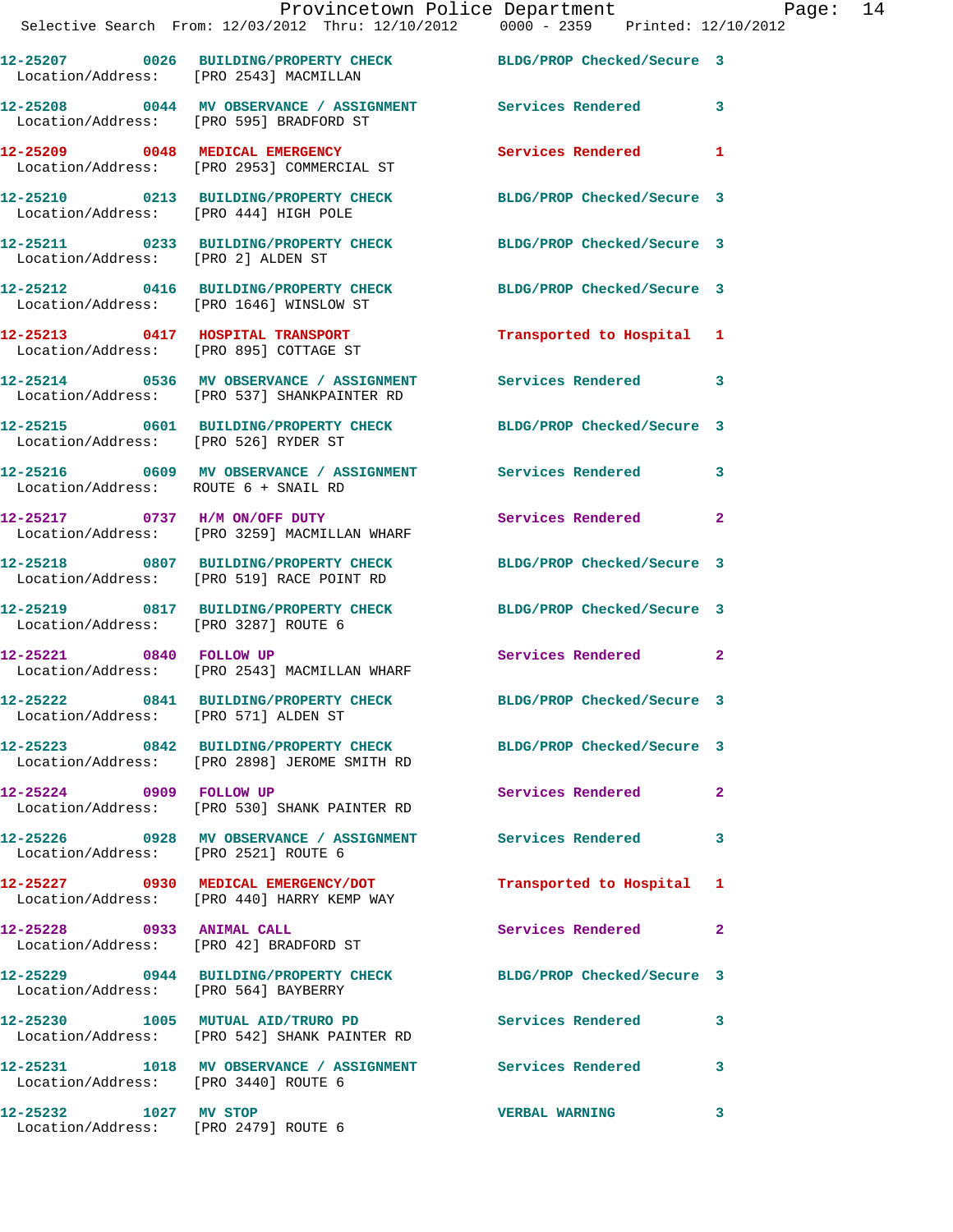**12-25233 1048 BUILDING/PROPERTY CHECK BLDG/PROP Checked/Secure 3**  Location/Address: [PRO 519] RACE POINT RD **12-25234 1052 MV OBSERVANCE / ASSIGNMENT Services Rendered 3**  Location/Address: BRADFORD ST + RYDER ST **12-25235 1058 MV STOP VERBAL WARNING 3**  Location/Address: BRADFORD ST + HIGH POLE HILL **12-25236 1110 MV OBSERVANCE / ASSIGNMENT Citation/Warning Issued 3**  Location/Address: HOWLAND ST **12-25237 1115 MV STOP VERBAL WARNING 3**  Location/Address: BRADFORD ST + COOK ST **12-25238 1201 MV STOP Vehicle Towed 3**  Location/Address: [PRO 536] SHANK PAINTER RD **12-25239 1207 BUILDING/PROPERTY CHECK BLDG/PROP Checked/Secure 3**  Location/Address: [PRO 444] HIGH POLE **12-25240 1217 MV STOP VERBAL WARNING 3**  Location/Address: [PRO 2577] BRADFORD ST **12-25241 1226 BUILDING/PROPERTY CHECK BLDG/PROP Checked/Secure 3**  Location/Address: [PRO 3317] CEMETERY RD **12-25242 1226 BUILDING/PROPERTY CHECK Services Rendered 3**  Location/Address: [PRO 3318] CEMETERY RD **12-25243 1249 ASSIST CITIZEN Could Not Locate 3**  Location/Address: SHANK PAINTER RD **12-25244 1303 PARK, WALK & TALK No Action Required 2**  Location/Address: RYDER ST **12-25245 1307 PARKING COMPLAINT / GENERAL Vehicle Towed 3**  Location/Address: [PRO 285] COMMERCIAL ST **12-25246 1335 MV STOP VERBAL WARNING 3**  Location/Address: STANDISH ST + FREEMAN ST **12-25247 1355 PARKING COMPLAINT / GENERAL Vehicle Towed 3**  Location/Address: [PRO 285] COMMERCIAL ST **12-25248 1416 BUILDING/PROPERTY CHECK BLDG/PROP Checked/Secure 3**  Location/Address: [PRO 16] BRADFORD ST **12-25249 1423 ALARM - GENERAL Services Rendered 1**  Location/Address: [PRO 80] CARVER ST **12-25250 1428 ARREST/OUI Arrest(s) Made 2**  Location/Address: ROUTE 6 Refer To Arrest: 12-361-AR **12-25251 1436 DISORDERLY GONE ON ARRIVAL 2**  Location/Address: [PRO 217] COMMERCIAL ST **12-25252 1639 MEDICAL EMERGENCY Transported to Hospital 1**  Location/Address: [PRO 2490] PROVINCELANDS RD **12-25253 1820 BUILDING/PROPERTY CHECK Services Rendered 3**  Location/Address: [PRO 2483] COMMERCIAL ST **12-25254 1954 MEDICAL EMERGENCY PATIENT REFUSAL 1 6**  Location/Address: [PRO 105] COMMERCIAL ST **12-25256 2047 MV STOP VERBAL WARNING 3** 

Location/Address: WINTHROP ST + BRADFORD ST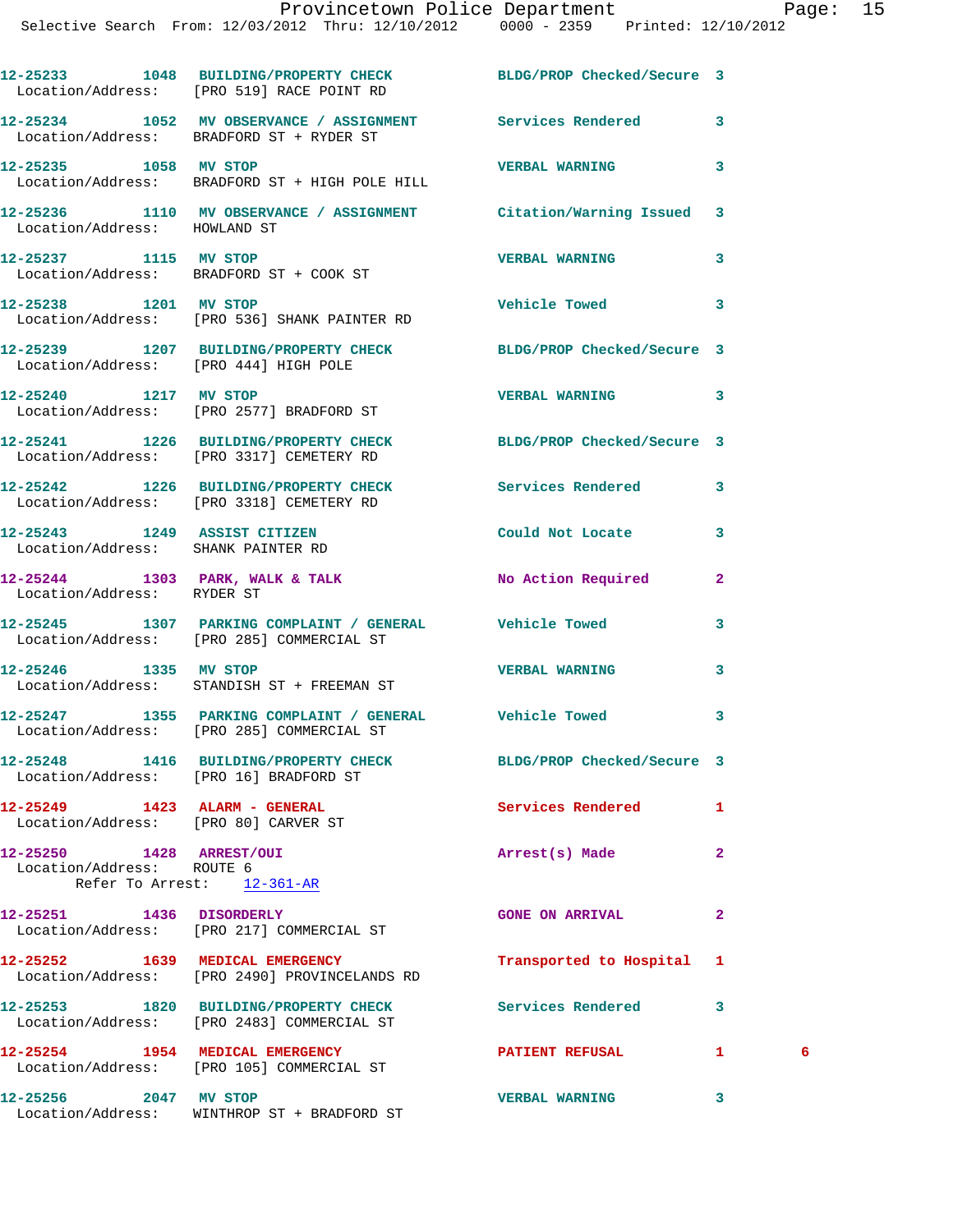|                                   | Provincetown Police Department<br>Selective Search From: 12/03/2012 Thru: 12/10/2012 0000 - 2359 Printed: 12/10/2012 |                            |              |  |
|-----------------------------------|----------------------------------------------------------------------------------------------------------------------|----------------------------|--------------|--|
|                                   | 12-25257 2052 ALARM - GENERAL No Action Required 1<br>Location/Address: [PRO 105] COMMERCIAL ST                      |                            |              |  |
|                                   | 12-25258 2102 MV STOP<br>Location/Address: WINTHROP ST + BRADFORD ST                                                 | Citation/Warning Issued 3  |              |  |
|                                   | 12-25259 2121 BUILDING/PROPERTY CHECK Services Rendered 3<br>Location/Address: [PRO 391] COMMERCIAL ST               |                            |              |  |
|                                   | 12-25260 2127 MV STOP<br>Location/Address: [PRO 521] ROUTE 6                                                         | <b>VERBAL WARNING</b>      | $\mathbf{3}$ |  |
|                                   | 12-25261 2136 PARKING COMPLAINT / GENERAL Services Rendered<br>Location/Address: [PRO 667] COMMERCIAL ST             |                            | $\mathbf{3}$ |  |
|                                   | 12-25262 2142 BUILDING/PROPERTY CHECK Services Rendered 3<br>Location/Address: [PRO 2206] COMMERCIAL ST              |                            |              |  |
| Location/Address: BRADFORD ST EXT |                                                                                                                      |                            |              |  |
|                                   | 12-25264 2343 BUILDING/PROPERTY CHECK BLDG/PROP Checked/Secure 3<br>Location/Address: [PRO 545] SHANK PAINTER RD     |                            |              |  |
|                                   | 12-25265 2353 VERBAL 90/6 PLATE LIGHT VERBAL WARNING 3<br>Location/Address: [PRO 94] BRADFORD ST                     |                            |              |  |
| For Date: 12/09/2012 - Sunday     |                                                                                                                      |                            |              |  |
|                                   | 12-25267 0024 BUILDING/PROPERTY CHECK BLDG/PROP Checked/Secure 3<br>Location/Address: [PRO 306] COMMERCIAL ST        |                            |              |  |
|                                   | 12-25268 0106 MV OBSERVANCE / ASSIGNMENT Services Rendered 3<br>Location/Address: BRADFORD ST + RYDER ST             |                            |              |  |
|                                   | 12-25269 0120 VERBAL 90/7 PASS. HEADLIGHT VERBAL WARNING 3<br>Location/Address: BRADFORD ST + CENTER ST              |                            |              |  |
|                                   | 12-25270 0139 SUSPICIOUS ACTIVITY Services Rendered<br>Location/Address: [PRO 1609] WEST VINE ST                     |                            | $\mathbf{2}$ |  |
|                                   | 12-25271 0244 BUILDING/PROPERTY CHECK BLDG/PROP Checked/Secure 3<br>Location/Address: [PRO 16] BRADFORD ST           |                            |              |  |
|                                   | 12-25272 0436 WOMAN YELLING<br>Location/Address: CONWAY ST + COMMERCIAL ST                                           | Services Rendered          | -2           |  |
|                                   | 12-25273 0604 SPEED DOLLY ASSIGNMENT<br>Location/Address: JEROME SMITH RD + WINSLOW ST                               | Services Rendered          | 3            |  |
|                                   | 12-25274 0607 BUILDING/PROPERTY CHECK<br>Location/Address: [PRO 519] RACE POINT RD                                   | BLDG/PROP Checked/Secure 3 |              |  |
|                                   | 12-25275 0614 LOBBY TRAFFIC<br>Location/Address: [PRO 542] SHANK PAINTER RD                                          | Services Rendered 2        | 11           |  |
|                                   | 12-25276 0623 BUILDING/PROPERTY CHECK Services Rendered<br>Location/Address: [PRO 2577] BRADFORD ST                  |                            | 3            |  |
|                                   | 12-25277 0737 H/M ON/OFF DUTY<br>Location/Address: [PRO 2543] MACMILLAN WHARF                                        | No Action Required         | $\mathbf{2}$ |  |

**12-25278 0812 FOUND WALLET AND CELL PHONE Services Rendered 3**  Location/Address: [PRO 542] SHANK PAINTER RD

**12-25279 0916 MV OBSERVANCE / ASSIGNMENT Services Rendered 3**  Location/Address: [PRO 2521] ROUTE 6

**12-25280 0934 SUNFISH ON THE BEACH Services Rendered 2**  Location/Address: [PRO 3430] COMMERCIAL ST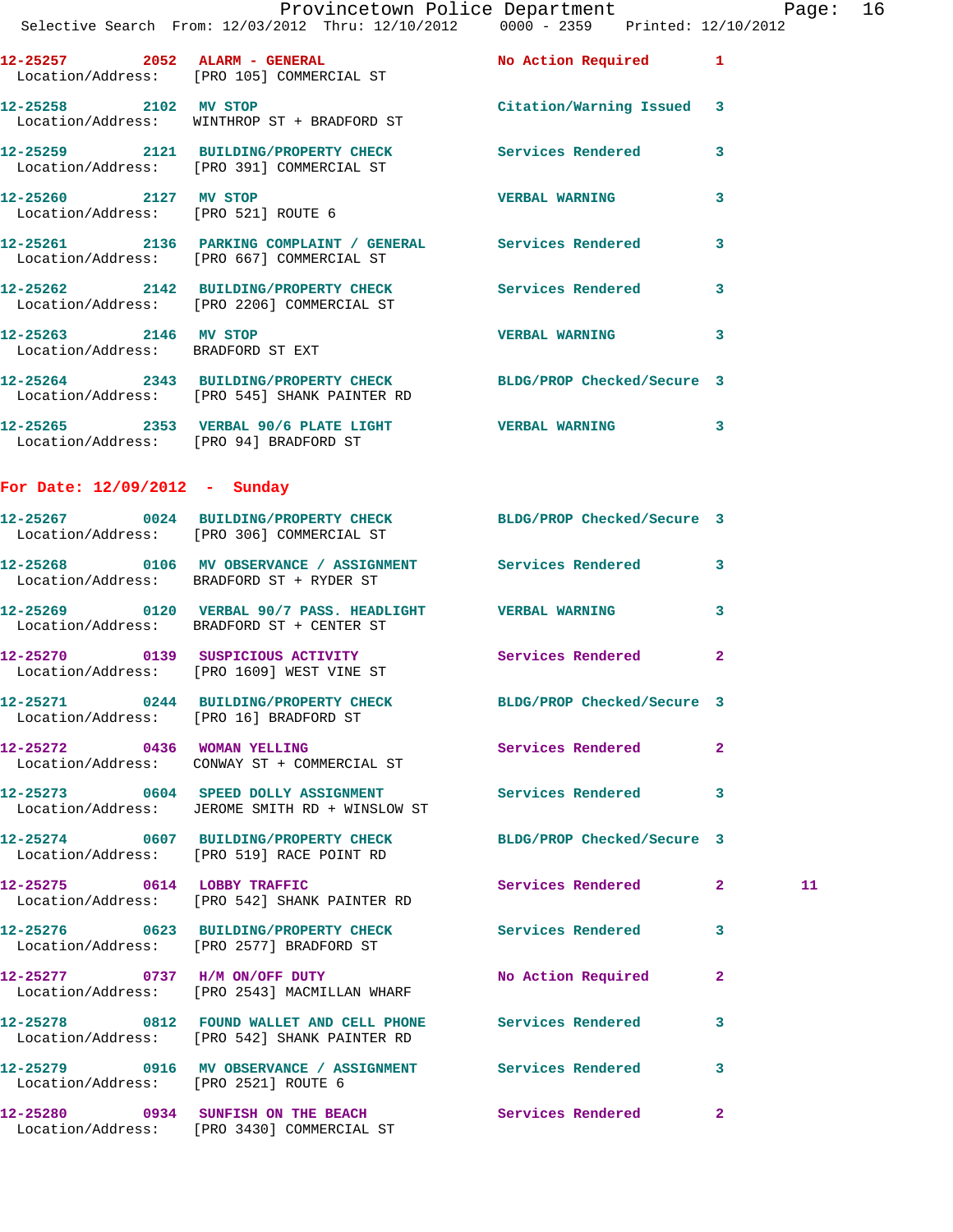Provincetown Police Department Page: 17 Selective Search From: 12/03/2012 Thru: 12/10/2012 0000 - 2359 Printed: 12/10/2012

| 12-25281 0956 COMPLAINT                                       | Location/Address: [PRO 2902] COMMERCIAL ST                                                               | Services Rendered          | 3 |
|---------------------------------------------------------------|----------------------------------------------------------------------------------------------------------|----------------------------|---|
|                                                               | 12-25282 1000 REASSURANCE CHECK<br>Location/Address: [PRO 1237] MILLER HILL RD                           | <b>Services Rendered</b>   | 3 |
| 12-25283 1004 ALARM TESTING                                   | Location/Address: [PRO 516] RACE POINT RD                                                                | Services Rendered          | 1 |
|                                                               | 12-25284 1136 MEDICAL EMERGENCY<br>Location/Address: [PRO 3701] BRADFORD ST EXT                          | <b>False Alarm</b>         | 1 |
| 12-25285 1304 MV STOP                                         | Location/Address: [PRO 1536] COMMERCIAL ST                                                               | <b>VERBAL WARNING</b>      | 3 |
|                                                               | 12-25286 1331 ASSIST CITIZEN<br>Location/Address: [PRO 285] COMMERCIAL ST                                | <b>Services Rendered</b>   | 3 |
| Location/Address: [PRO 2] ALDEN ST                            | 12-25287 1357 BUILDING/PROPERTY CHECK BLDG/PROP Checked/Secure 3                                         |                            |   |
| Location/Address: RYDER ST                                    | 12-25288 1420 MV OBSERVANCE / ASSIGNMENT No Action Required 3                                            |                            |   |
|                                                               | 12-25290 1515 PARKING COMPLAINT / GENERAL Services Rendered<br>Location/Address: [PRO 306] COMMERCIAL ST |                            | 3 |
| Location/Address: [PRO 564] BAYBERRY                          | 12-25291 1536 BUILDING/PROPERTY CHECK BLDG/PROP Checked/Secure 3                                         |                            |   |
| Location/Address: [PRO 2521] ROUTE 6                          | 12-25292 1543 MV OBSERVANCE / ASSIGNMENT                                                                 | No Action Required         | 3 |
| Location/Address: [PRO 2521] ROUTE 6                          | 12-25293 1556 MV OBSERVANCE / ASSIGNMENT Services Rendered                                               |                            | 3 |
| 12-25294 1600 MV STOP<br>Location/Address: ROUTE 6 + SNAIL RD |                                                                                                          | <b>VERBAL WARNING</b>      | 3 |
|                                                               | 12-25295 1607 BUILDING/PROPERTY CHECK<br>Location/Address: [PRO 45] COMMERCIAL ST                        | Could Not Locate           | 3 |
|                                                               | 12-25296 1614 BUILDING/PROPERTY CHECK<br>Location/Address: [PRO 391] COMMERCIAL ST                       | Services Rendered          | 3 |
| 12-25297 1625 MV STOP                                         | Location/Address: [PRO 2818] CONWELL ST                                                                  | <b>VERBAL WARNING</b>      | 3 |
|                                                               | 12-25298 1635 MV OBSERVANCE / ASSIGNMENT<br>Location/Address: [PRO 3099] SHANKPAINTER RD                 | BLDG/PROP Checked/Secure 3 |   |
| 12-25299 1636 MV STOP                                         | Location/Address: [PRO 2976] BRADFORD ST EXT                                                             | <b>VERBAL WARNING</b>      | 3 |
|                                                               | 12-25300 1641 SPEED DOLLY ASSIGNMENT<br>Location/Address: [PRO 542] SHANK PAINTER RD                     | <b>Services Rendered</b>   | 3 |
| 12-25301 1643 IN HIGH SCHOOL                                  |                                                                                                          | <b>Services Rendered</b>   | 3 |
| 12-25302 1703 MV STOP                                         | Location/Address: ROUTE 6 + CONWELL ST                                                                   | <b>VERBAL WARNING</b>      | 3 |
|                                                               | 12-25303 1717 BUILDING/PROPERTY CHECK<br>Location/Address: [PRO 2206] COMMERCIAL ST                      | BLDG/PROP Checked/Secure 3 |   |
|                                                               | 12-25304 1723 PARK, WALK & TALK<br>Location/Address: [PRO 3296] SHANK PAINTER RD                         | Services Rendered          | 2 |
|                                                               | 12-25305 1729 BUILDING/PROPERTY CHECK<br>Location/Address: [PRO 306] COMMERCIAL ST                       | BLDG/PROP Checked/Secure 3 |   |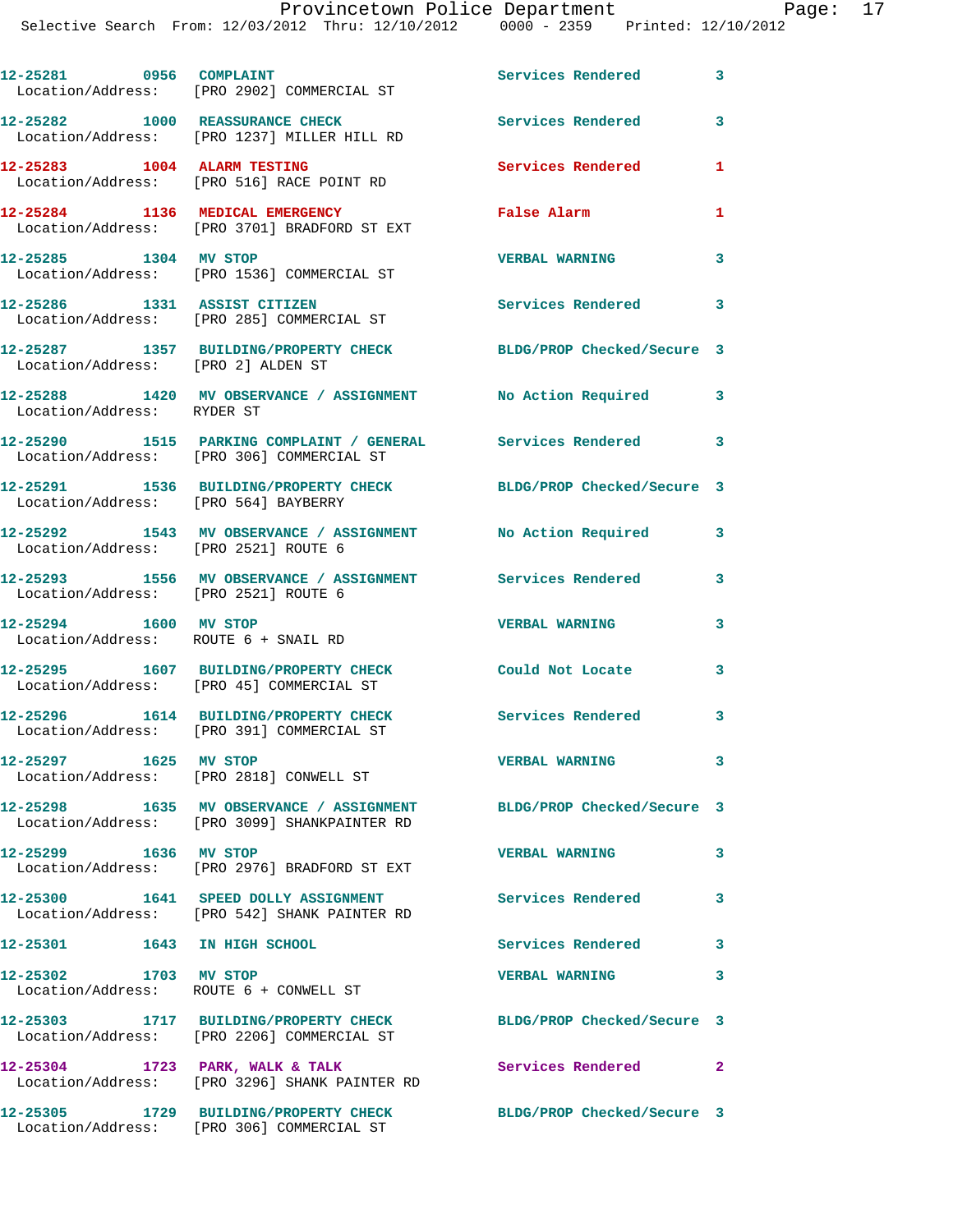|                                 | 12-25306 1820 BUILDING/PROPERTY CHECK<br>Location/Address: [PRO 2483] COMMERCIAL ST                   | <b>Services Rendered</b> 3 |              |
|---------------------------------|-------------------------------------------------------------------------------------------------------|----------------------------|--------------|
|                                 | 12-25307 1919 BUILDING/PROPERTY CHECK<br>Location/Address: [PRO 3259] MACMILLAN                       | BLDG/PROP Checked/Secure 3 |              |
|                                 | 12-25308 1919 MISSING PERSON/LOCATED<br>Location/Address: [PRO 733] BRADFORD ST                       | <b>Services Rendered</b>   | 1            |
|                                 | 12-25309 1940 BUILDING/PROPERTY CHECK Services Rendered 3<br>Location/Address: [PRO 521] ROUTE 6      |                            |              |
|                                 | 12-25310 2001 BUILDING/PROPERTY CHECK<br>Location/Address: [PRO 3287] ROUTE 6                         | BLDG/PROP Checked/Secure 3 |              |
|                                 | 12-25312 2111 BUILDING/PROPERTY CHECK<br>Location/Address: [PRO 16] BRADFORD ST                       | BLDG/PROP Checked/Secure 3 |              |
| 12-25313 2142 MV STOP           | Location/Address: CARVER ST + BRADFORD ST                                                             | <b>VERBAL WARNING</b>      | 3            |
|                                 | 12-25314 2149 BUILDING/PROPERTY CHECK<br>Location/Address: [PRO 1638] COMMERCIAL ST                   | BLDG/PROP Checked/Secure 3 |              |
|                                 | 12-25315 2324 BUILDING/PROPERTY CHECK<br>Location/Address: [PRO 545] SHANKPAINTER RD                  | BLDG/PROP Checked/Secure 3 |              |
|                                 | 12-25316 2334 BUILDING/PROPERTY CHECK<br>Location/Address: [PRO 530] SHANKPAINTER RD                  | BLDG/PROP Checked/Secure 3 |              |
| 12-25317 2345 BAR CHECK         | Location/Address: [PRO 2737] COMMERCIAL ST                                                            | Services Rendered          | $\mathbf{2}$ |
| 12-25318 2355 MV STOP           | Location/Address: [PRO 521] ROUTE 6                                                                   | No Action Required         | 3            |
|                                 | 12-25319 2357 MEDICAL EMERGENCY<br>Location/Address: [PRO 448] JOHNSON ST                             | PATIENT REFUSAL            | 1            |
| For Date: $12/10/2012$ - Monday |                                                                                                       |                            |              |
| 12-25320                        | 0026 MV OBSERVANCE / ASSIGNMENT<br>Location/Address: [PRO 2577] BRADFORD ST                           | Services Rendered 3        |              |
| 12-25321                        | 0038 BUILDING/PROPERTY CHECK<br>Location/Address: [PRO 2206] COMMERCIAL ST                            | BLDG/PROP Checked/Secure 3 |              |
|                                 | 12-25322 0103 LOBBY TRAFFIC<br>Location/Address: [PRO 542] SHANK PAINTER RD                           | Services Rendered          | $\mathbf{2}$ |
|                                 | 12-25323 0119 MV OBSERVANCE / ASSIGNMENT Services Rendered<br>Location/Address: [PRO 2818] CONWELL ST |                            | 3            |
|                                 | 12-25324 0158 BUILDING/PROPERTY CHECK<br>Location/Address: [PRO 519] RACE POINT RD                    | BLDG/PROP Checked/Secure 3 |              |
|                                 | 12-25325 0321 BUILDING/PROPERTY CHECK<br>Location/Address: [PRO 3287] ROUTE 6                         | BLDG/PROP Checked/Secure 3 |              |
|                                 | 12-25326 0436 BUILDING/PROPERTY CHECK<br>Location/Address: [PRO 2543] MACMILLAN                       | BLDG/PROP Checked/Secure 3 |              |
|                                 | 12-25327 0513 BUILDING/PROPERTY CHECK<br>Location/Address: [PRO 444] HIGH POLE                        | BLDG/PROP Checked/Secure 3 |              |
| 12-25328 0611 911 GENERAL       | Location/Address: [PRO 542] SHANK PAINTER RD                                                          | Services Rendered 1        |              |
|                                 | 12-25329 0716 BUILDING/PROPERTY CHECK                                                                 | BLDG/PROP Checked/Secure 3 |              |